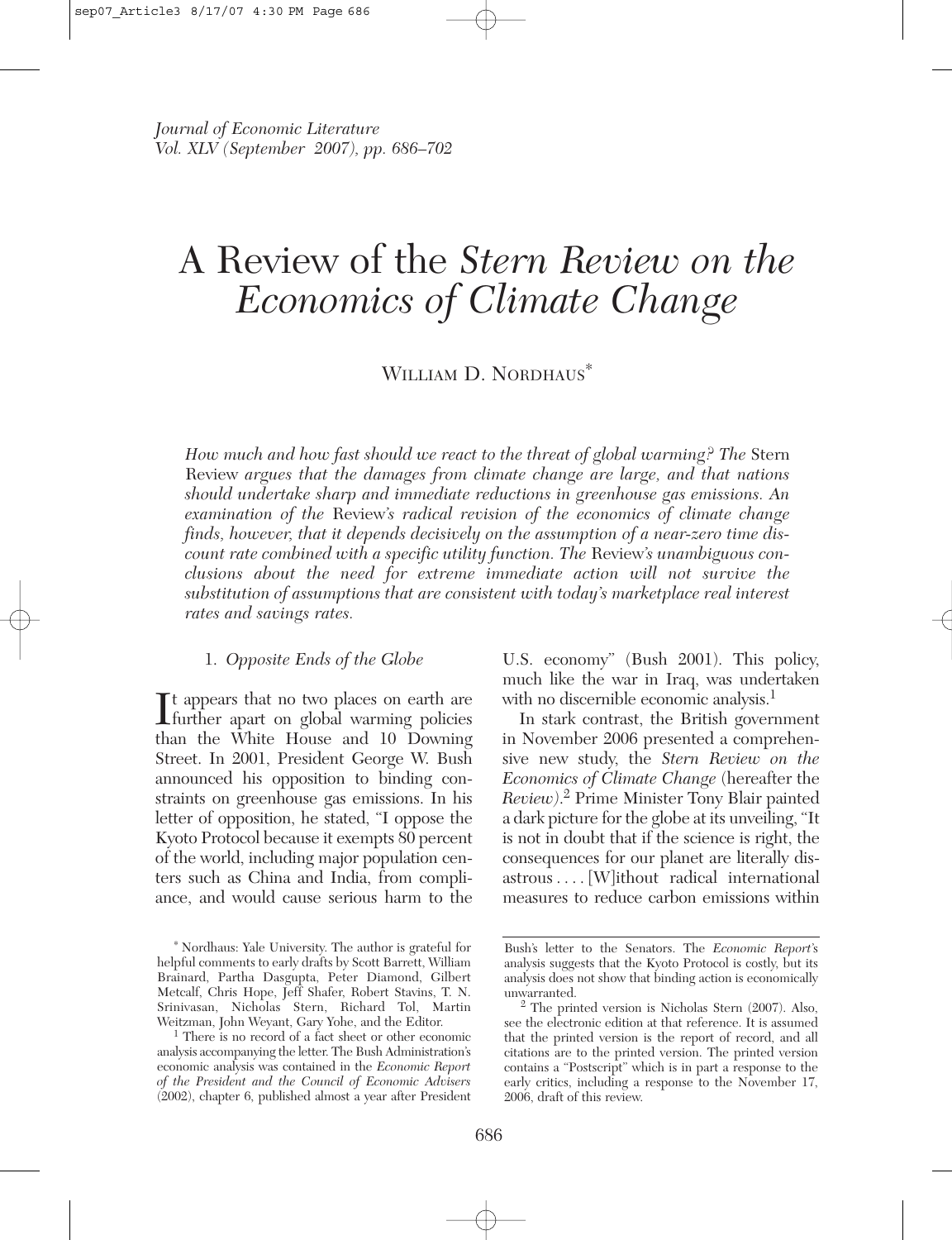the next 10 to 15 years, there is compelling evidence to suggest we might lose the chance to control temperature rises" (Blair 2006).

The summary in the *Review* was equally stark: "[T]he *Review* estimates that if we don't act, the overall costs and risks of climate change will be equivalent to losing at least 5% of global GDP each year, now and forever. If a wider range of risks and impacts is taken into account, the estimates of damage could rise to 20% of GDP or more.... Our actions now and over the coming decades could create risks . . . on a scale similar to those associated with the great wars and the economic depression of the first half of the 20th century" (p. xv).

These results are dramatically different from earlier economic models that use the same basic data and analytical structure. One of the major findings in the economics of climate change has been that efficient or "optimal" economic policies to slow climate change involve modest rates of emissions reductions in the near term, followed by sharp reductions in the medium and long term. We might call this the *climate-policy ramp,* in which policies to slow global warming increasingly tighten or ramp up over time.<sup>3</sup>

The findings about the climate-policy ramp have survived the tests of multiple alternative modeling strategies, different climate goals, alternative specifications of the scientific modules, and more than a decade of revisions in integrated assessment models.

The logic of the climate-policy ramp is straightforward. In a world where capital is productive, the highest-return investments today are primarily in tangible, technological, and human capital, including research and development on low-carbon technologies. In the coming decades, damages are predicted to rise relative to output. As that occurs, it becomes efficient to shift investments toward more intensive emissions reductions. The exact mix and timing of emissions reductions depend upon details of costs, damages, and the extent to which climate change and damages are nonlinear and irreversible.

There are many perils, costs, and uncertainties—known unknowns as well as unknown unknowns—involved in unchecked climate change.4 Economic analyses have searched for strategies that will balance the costs of action with the perils of inaction. All economic studies find a case for imposing immediate restraints on greenhouse gas emissions, but the difficult questions are how much and how fast. The *Review* is in the tradition of economic cost–benefit analyses, but it has strikingly different conclusions from the mainstream economic models.<sup>5</sup> Because it has conclusions that are so different from most economic studies, the present note examines the reasons for this major difference. Is this radical revision of global-warming economics warranted? What are the reasons for the difference<sup>26</sup>

<sup>3</sup> This strategy is a hallmark of virtually every study of intertemporal efficiency in climate-change policy. It was one of the major conclusions in a review of integratedassessment models: "Perhaps the most surprising result is the consensus that given calibrated interest rates and low future economic growth, modest controls are generally optimal" (David L. Kelly and Charles D. Kolstad 1999). A survey of the results of greenhouse-gas stabilization in several models in contained in Energy Modeling Forum Study 19 (2004). This result has been found in all five generations of the Yale/DICE/RICE global-warming models developed over the 1975–2007 period; see the references in footnote 28.

 $4$  See James Hansen et al. (2006) for a recent warning. <sup>5</sup> An early precursor of this Review is the study by William R. Cline (1992). Cline's analysis of discounting was virtually identical to that in the *Review.*

<sup>6</sup> There is by spring 2007 a large body of commentary on the *Stern Review,* including the companion article by Martin Weitzman in this issue. A critical discussion of key assumptions is provided in Richard S. J. Tol and Gary W. Yohe (2006) and Robert O. Mendelsohn (2006). A particularly useful discussion of discounting issues is contained in Partha Dasgupta (2007). An analysis which focuses on the extreme findings of the *Review* is S. Niggol Seo (2006). A discussion of ethics is in Wilfred Beckerman and Cameron Hepburn (2007). A sensitivity analysis of the ethical parameters with much the same message as the present article is Sergey Mityakov (2007). A wide-ranging attack on various elements is contained in Robert M. Carter et al. (2006) and Ian Byatt et al. (2006). Insurance issues and discounting are discussed in Christian Gollier (2006).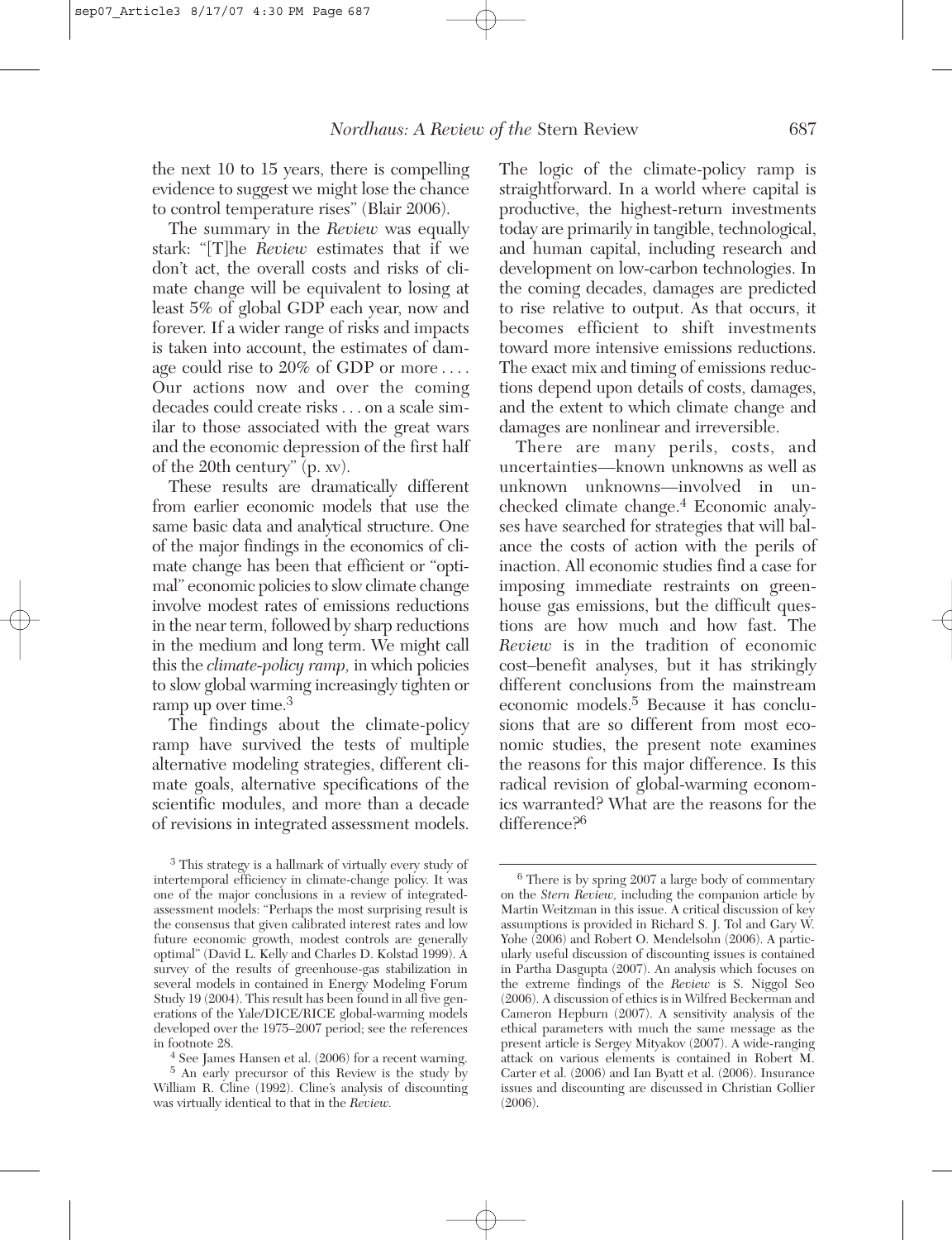#### 2. *Overview of the Issues*

I will not summarize the basic findings of the *Review*—a clear summary is found in its introduction—nor will I review the many reviews of the *Review.* Instead, I begin with some summary reactions.

First, the *Review* should be read primarily as a document that is political in nature and has advocacy as its purpose. The *Review* was officially commissioned when British Chancellor of the Exchequer Gordon Brown "asked Sir Nick Stern to lead a major review of the economics of climate change, to understand more comprehensively the nature of the economic challenges and how they can be met, in the UK and globally" (*Stern Review* Web Page 2007). The scientific ground rules of government reports produced by professional scientists and economists are not codified. My vantage point, having been both producer and consumer of government reports, is that we expect them to be factually correct, present a professionally accurate representation of the technical scientific issues, support the government's policies, but not necessarily to be a textbook with a balanced view of all competing theories. By this definition of the ground rules, the *Review* fits well within the boundaries. For the most part, it accurately describes the basic economic questions involved in global warming. However, it tends to emphasize studies and findings that support its policy recommendations, while reports with opposing views of the dangers of global warming are ignored. Such are the rules of the game, but we should be alert in reading the *Review* that—even though it was published by a university press—it is not standard academic analysis.

Putting this point differently, we might evaluate the *Review* in terms of the ground rules of standard science and economics. The central methodology by which science, including economics, operates is peer review and reproducibility. By contrast, the *Review* was published without an appraisal

of methods and assumptions by independent outside experts. Nor can its results be easily reproduced.

These may be seen as minor points, but they are fundamental for good science. The British government is not infallible in questions of economic and scientific analysis on global warming, any more than it was in its white paper on weapons of mass destruction in Iraq (UK White Paper on WMD 2002). External review and reproducibility cannot remove all error, but they are essential for ensuring logical reasoning and a respect for opposing arguments. From a practical point of view, these cannot be undertaken after the government and scholars involved have publicly staked out a position, so they also protect the authors from correctible mistakes. This deviation from the norm of modern science does not necessarily discredit the *Review*, but it does mean that fatal flaws in evidence and reasoning, which might have been caught in the early stages under normal ground rules, may emerge after the report has been published.

A related issue is the difficulty that readers may have in understanding the chain of reasoning. The *Review* was prepared in record speed. One of the unfortunate consequences of haste is that the *Review* is a thicket of vaguely connected analyses and reports on the many facets of the economics and science of global warming. Readers will find it difficult to understand or reproduce the line of reasoning that goes from background trends (such as population and technology) through emissions and impacts, to the finding about the 20 percent cut in consumption, now and forever.

In reflecting upon the haste and bulk, I am reminded of a remark by Mark Twain, who said he could write two pages in thirty days or thirty pages in two days, but he could not write two pages in two days. We could only wish that the *Review*'s authors had taken a few more months and written a more concise and consistent treatise.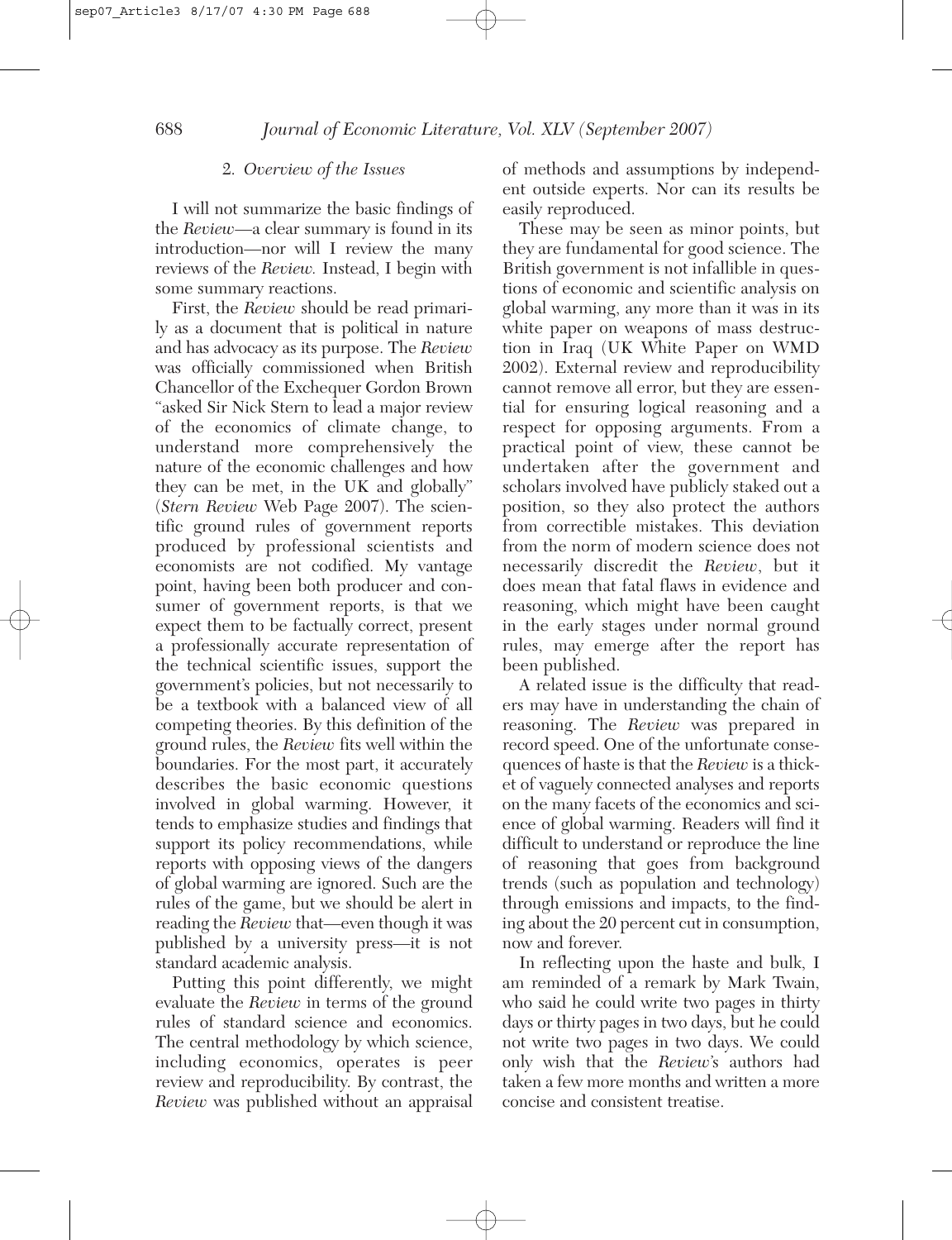On a more positive note, while we can question some of the *Review*'s modeling and economic assumptions, it makes an important contribution in selecting climatechange policies with an eye to balancing economic priorities with environmental dangers. By linking climate-change policies to both economic and environmental objectives, in principle if not in practice, the *Review* has corrected one of the fundamental flaws of the Kyoto Protocol, which had no such linkage. By contrast, the parallel analysis of the Bush Administration, cited in footnote 2 above, provided no support for the Bush Administration's rejection of binding emissions constraints on greenhouse gas emissions.

The next comment concerns the *Review*'s emphasis on the need for increasing the price of carbon emissions. The *Review* summarizes its discussion here as follows, "Creating a transparent and comparable carbon price signal around the world is an urgent challenge for international collective action" (p. 530). In plain English, it is critical to have a harmonized carbon tax or the equivalent both to provide incentives to individual firms and households and to stimulate research and development in low-carbon technologies. Carbon prices must be raised to transmit the social costs of greenhouse gas emissions to the everyday decisions of billions of firms and people. This simple economic insight is virtually absent from most political discussions of climate change policy (including the presentation by Al Gore in *An Inconvenient Truth*).

But these points are not the nub of the matter. Rather, the *Review*'s radical view of policy stems from an extreme assumption about discounting. Discounting is a factor in climate-change policy—indeed in all investment decisions—that involves the relative weight of future and present payoffs. At first blush, this area would seem a technicality. Unfortunately, it cannot be buried in a footnote, for discounting is the central to the radical revision*.* The *Review* proposes ethical

assumptions that produce very low discount rates. Combined with other assumptions, this magnifies impacts in the distant future and rationalizes deep cuts in emissions, and indeed in all consumption, today. If we substitute more conventional discount rates used in other global-warming analyses, by governments, by consumers, or by businesses, the *Review*'s dramatic results disappear, and we come back to the climate-policy ramp described above. The balance of this discussion focuses on this central issue.

#### 3. *Discounting in Growth and Climate Change*

Questions of discounting are central to understanding economic growth theory and policy. They also lie at the heart of the *Review*'s radical view of the grave damages from climate change and the need for immediate steps to reduce greenhouse gas emissions sharply. This section reviews some of the core issues, while the next section provides an empirical application of alternative approaches.

#### 3.1 *Alternative Discount Concepts*

Debates about discounting have a long history in economics and public policy. Discounting involves two related and often confused concepts. One is the idea of a discount rate on goods, which is a positive concept that measures the relative price of goods at different points of time. This is also called the real return on capital, the real interest rate, the opportunity cost of capital, and the real return. The real return measures the yield on investments corrected by the change in the overall price level. In principle, this is observable in the marketplace. For example, the real return on twenty-year U.S. Treasury securities in spring 2007 was 2.4 percent per year. Similarly, the real pretax return on U.S. corporate capital over the last four decades has averaged about 6.6 percent per year. Estimated real returns on human capital range from 6 percent per year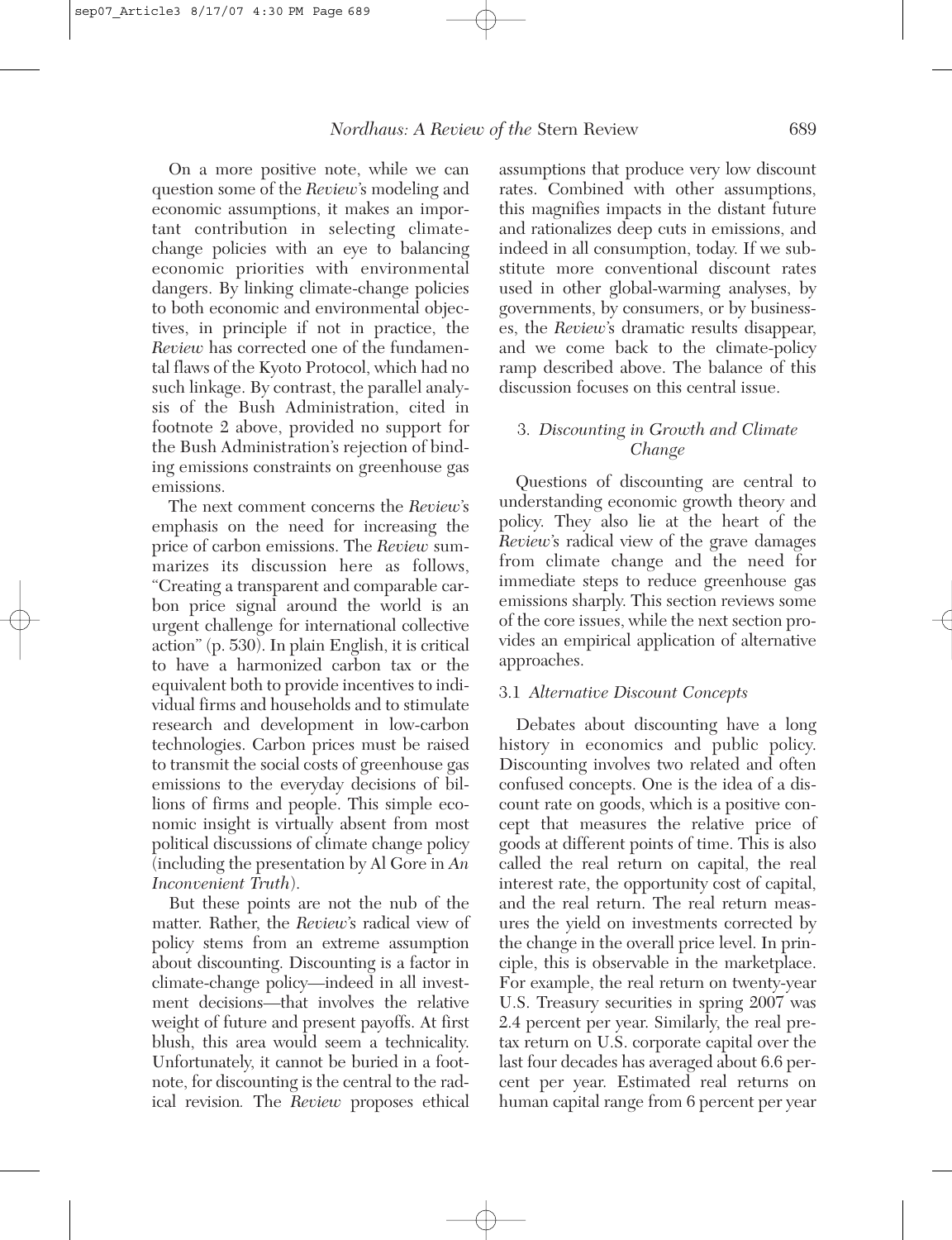to 20-plus percent per year depending upon country and time period. The IPCC second assessment report discussed actual returns and reported real returns on investment ranging from 5 to 26 percent per year (Arrow et al. 1996). In my empirical work with aggregated and regional models, based on returns from many studies, I generally use a benchmark real return on capital of around 6 percent per year. Since taxes are excluded, this is the real discount rate on consumption as well.

The second important discount concept involves the relative weight of the economic welfare of different households or generations over time. This is sometimes called the pure rate of social time preference, but I will denote it the "time discount rate" for brevity. It is calculated in percent per unit time, like an interest rate, but refers to the discount in future welfare, not future goods or dollars. A zero time discount rate means that future generations into the indefinite future are treated symmetrically with present generations; a positive time discount rate means that the welfare of future generations is reduced or "discounted" compared to nearer generations. Philosophers and economists have conducted vigorous debates about how to apply time discount rates in areas as diverse as economic growth, climate change, energy policy, nuclear waste, major infrastructure programs such as levees, and reparations for slavery.<sup>7</sup>

The sections that follow examine the analytical and philosophical arguments about intergenerational equity, how discounting affects the measurement of damages, the role of discounting in economic modeling of climate change, saving behavior, and behavior under uncertainty.

# 3.2 *The Analytical Background of Optimal Economic Growth*

Like many other economic studies of the economics of global warming, the *Review* puts policy decisions about how to balance emissions reductions with climate damages in the framework of economic growth theory. In this framework, the economies of the world begin with reference paths for consumption, capital, population, emissions, climate, and so on. Policies change the trajectory of emissions, greenhouse gas concentrations, impacts, and consumption. Alternative paths of climate policies and consumption are then evaluated using a social-welfare function that ranks different paths.

The specific approach used to model the economy and to evaluate the outcomes is the Ramsey–Koopmans–Cass model of optimal economic growth.<sup>8</sup> In this theory, a central decisionmaker desires to maximize a social welfare function that is the discounted value of utility of consumption over some indefinite time period. The economic units in the economy are generations or cohorts. We represent their economic activity by a single variable,  $c(t)$ , which is interpreted as the consumption resources devoted to that generation or cohort on a per capita basis and is discounted to a particular year. (We suppress the details of the decision making of the generation such as the time profile of consumption, life span, working and leisure, as well as individual preferences such as personal risk aversion and time preference as distinct elements not specifically related to the social choices.)

For mathematical convenience, I assume that there is a continuum of generations, so that we can analyze the decisions in continuous time. In this framework, the social welfare function is taken to be an additive separable utilitarian form

<sup>7</sup> Many of the issues involved is discounting, particularly relating to climate change, are discussed in the different studies in Paul R. Portney and John P. Weyant (1999). A useful summary is contained in Arrow et al. (1996). A discussion of the philosophical aspects of Frank P. Ramsey's approach is contained in Dasgupta  $(2005)$ .

<sup>8</sup> See Ramsey (1928), Tjalling C. Koopmans (1965), and David Cass (1965). Most advanced textbooks in macroeconomics develop this model in depth.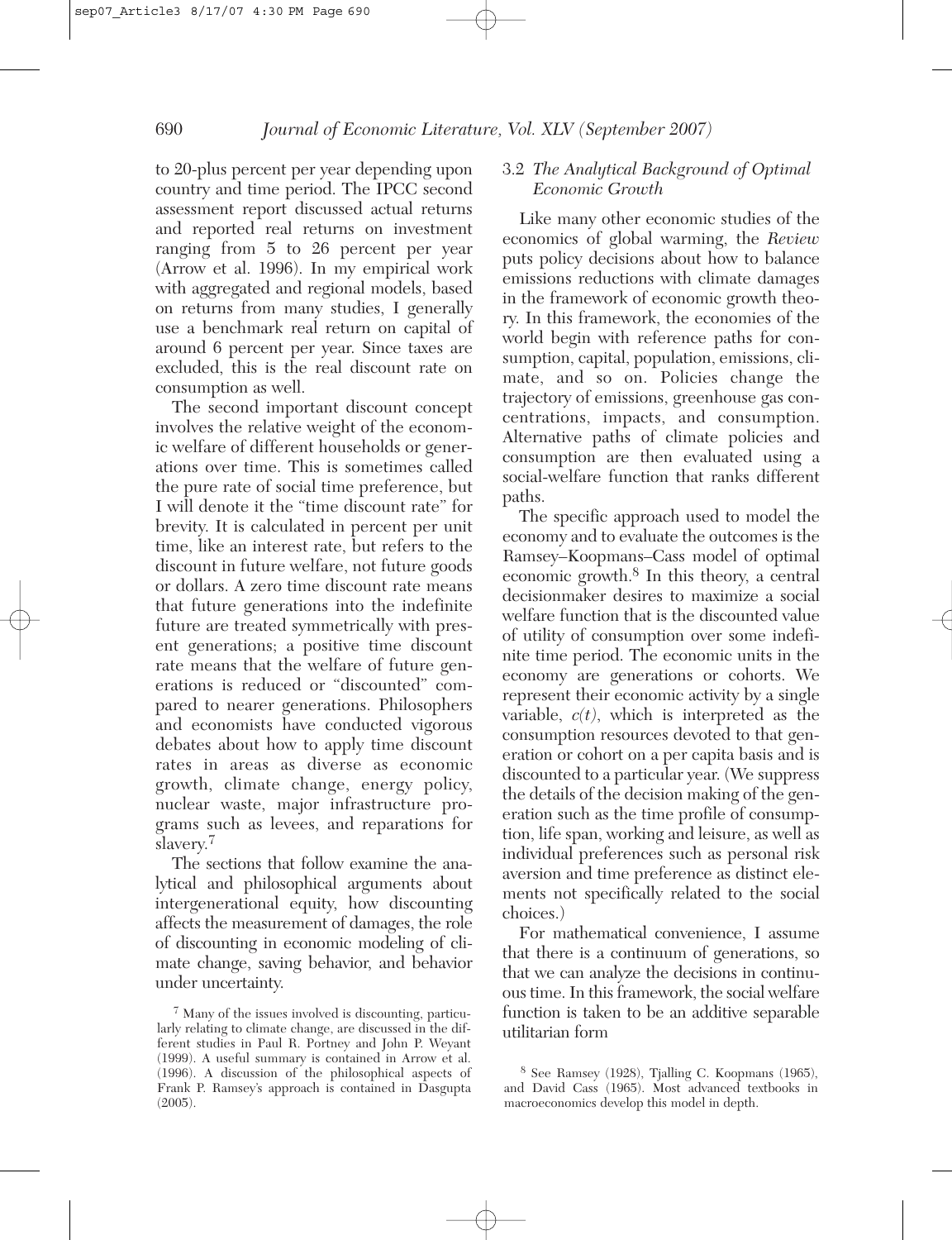$$
W=\displaystyle\int\limits_0^\infty U[c(t)]e^{-\rho t}dt.
$$

Here,  $c(t)$  is the per capita consumption of the generation, *U[.]* is the utility function used to compare the relative value of different levels of consumption per generation, and  $\rho$  is the time discount rate applied to different generations. For simplicity, I assume constant population normalized to 1.

We pause for an important cautionary point. It must be emphasized that the variables analyzed here apply to comparisons over the welfare of different generations and not to individual preferences. The individual rate of time preference, risk preference, and utility functions do not, in principle at least, enter into the discussion or arguments at all. An individual may have high time preference, or perhaps double hyperbolic discounting, or negative discounting, but this has no necessary connection with how social decisions weight different generations. Similar cautions apply to the consumption elasticity.

The *Review* argues that it is indefensible to make long-term decisions with a positive time discount rate: "[Our] argument . . . and that of many other economists and philosophers who have examined these long-run, ethical issues, is that [a positive time discount rate] is relevant only to account for the exogenous possibility of extinction" (p. 60). This point is supported on the argument, which is actually neither necessary nor sufficient, that a positive time discount rate would lead societies to ignore large costs that occur in the distant future. The actual time discount rate used in the *Review* is 0.1 percent per year, which is only vaguely justified by estimates of the probability of extinction; for our purposes, it can be treated as near-zero.

This approach makes the further convenient assumption that the utility function has a constant elasticity of the marginal utility of consumption, which I call "consumption elasticity" for short. This leads to

$$
u\big[c(t)\big]=c(t)^{1-\alpha}/(1-\alpha)
$$

for  $0 \leq \alpha \leq \infty$ .

Optimizing the social welfare function with a constant population and a constant rate of growth of consumption per generation, *g*∗ , yields the standard equation for the relationship between the equilibrium real return on capital,  $r^*$ , and the other parameters,  $r^* = \rho + \alpha g^*$ . We call this the "Ramsey equation," which is embraced by the *Review* as the organizing concept for thinking about intertemporal choices for policies for global warming. The Ramsey equation shows that, in a welfare optimum, the rate of return on capital is determined by the generational rate of time preference, the extent to which social policies have aversion to consumption inequality among generations, and the rate of growth of generational consumption. In a growing economy, a high return to capital can arise either from a high time discount rate or high aversion to generational inequality.

How convincing is the *Review*'s argument for its social welfare function, consumption elasticity, and time discount rate? To begin with, there is a major issue concerning the views that are embodied in the social welfare function adopted by the *Review*. The *Review* takes the lofty vantage point of the world social planner, perhaps stoking the dying embers of the British Empire, in determining the way the world should combat the dangers of global warming. The world, according to Government House utilitarianism,9 should use the combination of time discounting and consumption elasticity that the *Review*'s authors find persuasive from their ethical vantage point.

I have always found the Government House approach misleading in the context of global warming and particularly as it informs the negotiations of policies among sovereign states. Instead, I would interpret the baseline trajectory, from a conceptual point of

<sup>9</sup> The phrase is due to Amartya Sen and Bernard Williams (1982, p. 16), which they describe as "social arrangements under which a utilitarian elite controls a society in which the majority may not itself share those beliefs." Dasgupta (2005) discusses Government House ethics in the context of discounting.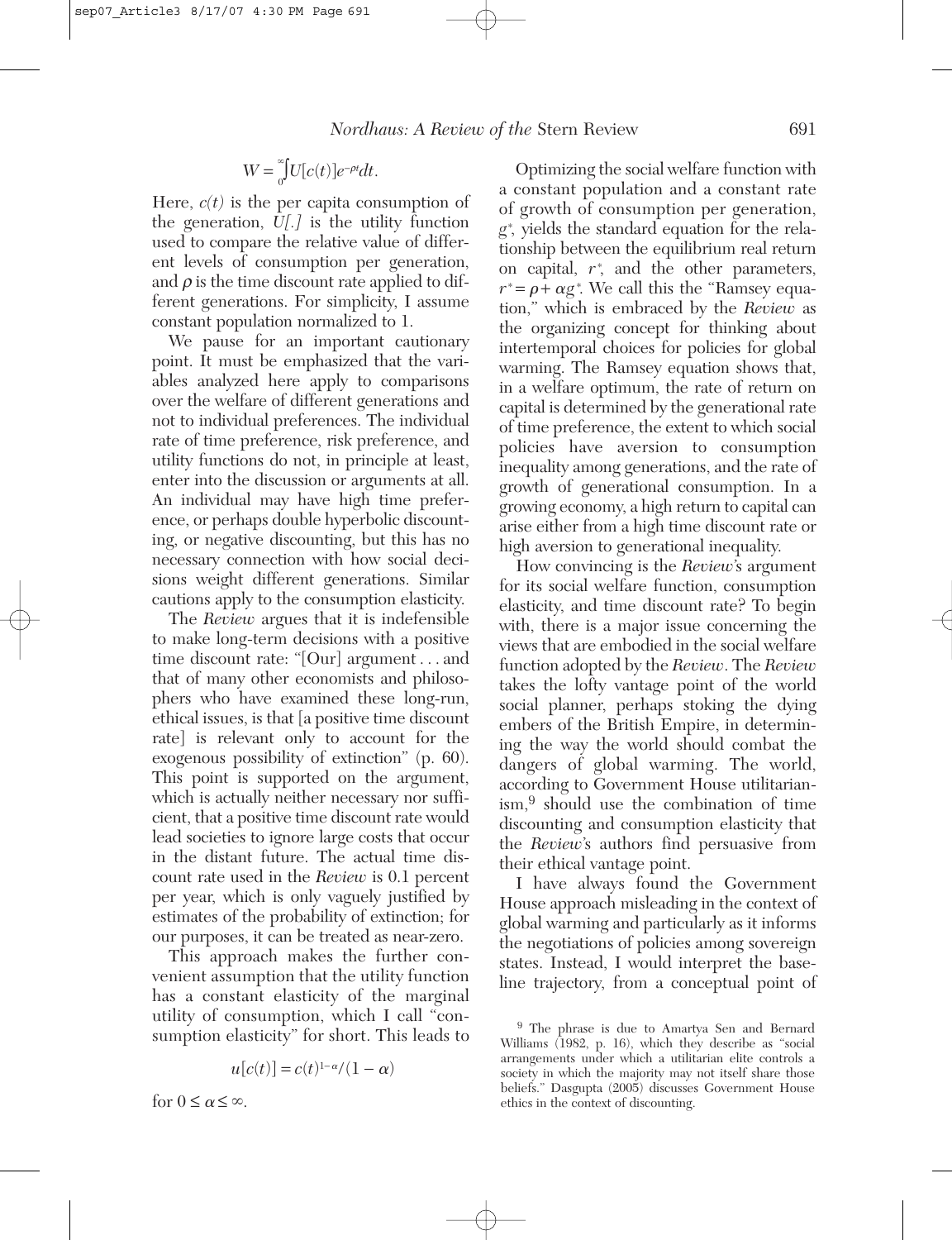view, as one that represents the outcome of market and policy factors as they currently exist. In other words, the baseline model is an attempt to project from a positive perspective the levels and growth of population, output, consumption, saving, interest rates, greenhouse gas emissions, climate change, and climatic damages as would occur with no interventions to affect greenhouse gas emissions. This approach does not make a case for the social desirability of the distribution of incomes over space or time of existing conditions, any more than a marine biologist makes a moral judgment on the equity of the eating habits of marine organisms in attempting to understand the effect of acidification on marine life.

The calculations of changes in world welfare from efficient climate-change policies examine potential improvements within the context of the existing distribution of income and investments across space and time. As this approach relates to discounting, it requires that we look carefully at the returns on alternative investments—at the *real* real interest rate—as the benchmarks for climatic investments. The normatively acceptable real interest rates prescribed by philosophers, economists, or the British government are irrelevant to determining the appropriate discount rate to use in the actual financial and capital markets of the United States, China, Brazil, and the rest of the world. When countries weigh their self-interest in international bargains about emissions reductions and burden sharing, they will look at the actual gains from bargains, and the returns on these relative to other investments, rather than the gains that would come from a theoretical growth model.

# 3.3. *Philosophical Questions about the Time Discount Rate*

Although I find the ethical reasoning on discount rates in the *Review* largely irrelevant for the actual investments and negotiations about climate change, it is worth considering the arguments on their own merits. At the

outset, we should recall the warning that Koopmans gave in his pathbreaking analysis of discounting in growth theory. He wrote, "[T]he problem of optimal growth is too complicated, or at least too unfamiliar, for one to feel comfortable in making an *entirely* a priori choice of [a time discount rate] before one knows the implications of alternative choices" (Koopmans 1965).10 This conclusion applies with even greater force in global warming models, which have much greater complexity than the simple, deterministic, stationary, two-input models that Koopmans analyzed.

The *Review* argues that fundamental ethics require intergenerational neutrality as represented by a near-zero time discount rate. The logic behind the *Review*'s social welfare function is not as universal as it would have us believe. It stems from the British utilitarian tradition with all the controversies and baggage that accompany that philosophical stance.11 Quite another ethical stance would be to hold that each generation should leave at least as much total societal capital (tangible, natural, human, and technological) as it inherited. This would admit a wide array of time discount rates. A third alternative would be a Rawlsian perspective that societies should maximize the economic well-being of the poorest generation. The ethical implication of this policy would be that current consumption should *increase* sharply to reflect the projected future improvements in productivity. Yet another approach would be a precautionary (minimax) principle in which societies maximize the minimum consumption along the riskiest path; this might involve stockpiling vaccines, grain, oil, and water in contemplation of possible plagues and famines. Yet further perspectives would consider ecological values in addition to

<sup>10</sup> Zero discounting leads to deep mathematical problems such as nonconvergence of the objective function

 $\overrightarrow{11}$  Many of the concerns in the following paragraphs are discussed in the attacks and defenses of utilitarianism in Amartya Sen and Bernard Williams (1982).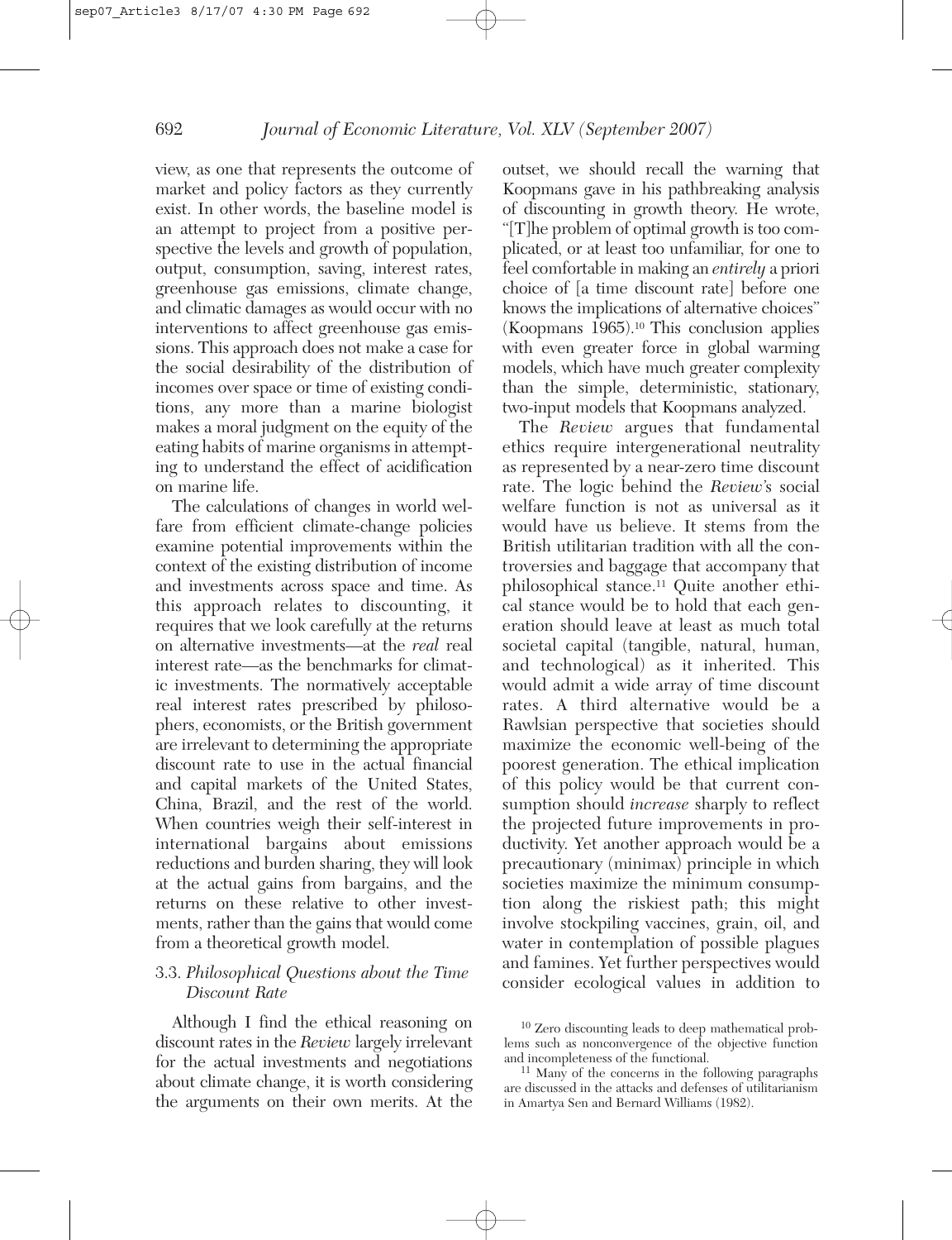anthropocentric values. The morals of major religions—present and future—might clash with the utilitarian calculus of Ramsey growth theories.

However, none of these approaches touches on the structure of actual intertemporal decision making, in which this generation cannot decide for or tie the hands of future generations.12 Instead, each generation is in the position of one member of a relay team, handing off the baton of capital to the next generation, and hoping that future generations behave sensibly and avoid catastrophic choices by dropping or destroying the baton. Moreover, because we live in an openeconomy world of sometimes-competing and sometimes-cooperating relay teams, we must consider how the world capital market will equilibrate to the simultaneous relay races, baton-dropping, existential wars, and differing norms over space and time.

None of these alternatives is seriously considered by the *Review.* Without choosing among these alternatives, it should be clear that alternative ethical perspectives are possible. Moreover, as I suggest below, alternative perspectives provide vastly different prescriptions about desirable climate-change policies.

A final issue involves the analytical framework of the discounted utility model in growth theory. While most of the debate involves discounting, another set of issues involves the foundations of the utility function. These issues have been reviewed extensively in this *Journal* and will not be discussed at length here.13 I will add one further note concerning the interpretation of utility at distant horizons. It seems a natural starting point to assume that people with equivalent consumption bundles should be treated as having the same level of economic welfare. Moreover, this assumption seems reasonable where it involves the same person at points of time that are not very far apart.

This approach is more difficult to interpret when it involves different generations living many years from now, and it arises with particular force when the current generation's great(*n*)-grandchildren consume goods and services that are largely unimagined today. These will almost certainly involve unrecognizably different health-care technologies, with supercomputers cheap enough and small enough to fit under the skin, and future generations that grow up and adapt to a world that is vastly different from that of today. It would be useful to determine how robust our prescriptions are to alternative formulations of the preference structures. These would include preferences where utility adapts to the level of consumption, or where consumption is compared to the last generation, or where large parts of the population lose interest in economic goods and turn to ascetic pursuits, or where rich nations use higher productivity to develop fiendish new weapons, or where people come to love the altered landscape of the warmer world. Perhaps we need to consider a model with uncertainty about preferences along with uncertainty about extinction, but this is largely uncharted territory in economic growth theory.

### 3.4. *Real Interest Rates under Alternative Calibrations of the Ramsey Equation*

While time discount rates get most of the headlines, the real return on capital is the variable that drives efficient current emissions reductions. It is the real return on capital that enters into the equality between the marginal consumption cost of emissions reductions today and the discounted marginal consumption benefit of reduced climate damages in the future.

However, in the optimal growth framework, the real return is an endogenous variable that is determined by the Ramsey equation discussed above. In equilibrium, the real interest rate depends not only on the time discount rate but also upon a second

 $^{12}$  Such is the spirit of the study of E. S. Phelps and R. A. Pollak (1968).

<sup>&</sup>lt;sup>13</sup> See Shane Frederick, George Loewenstein, and Ted O'Donoghue (2002).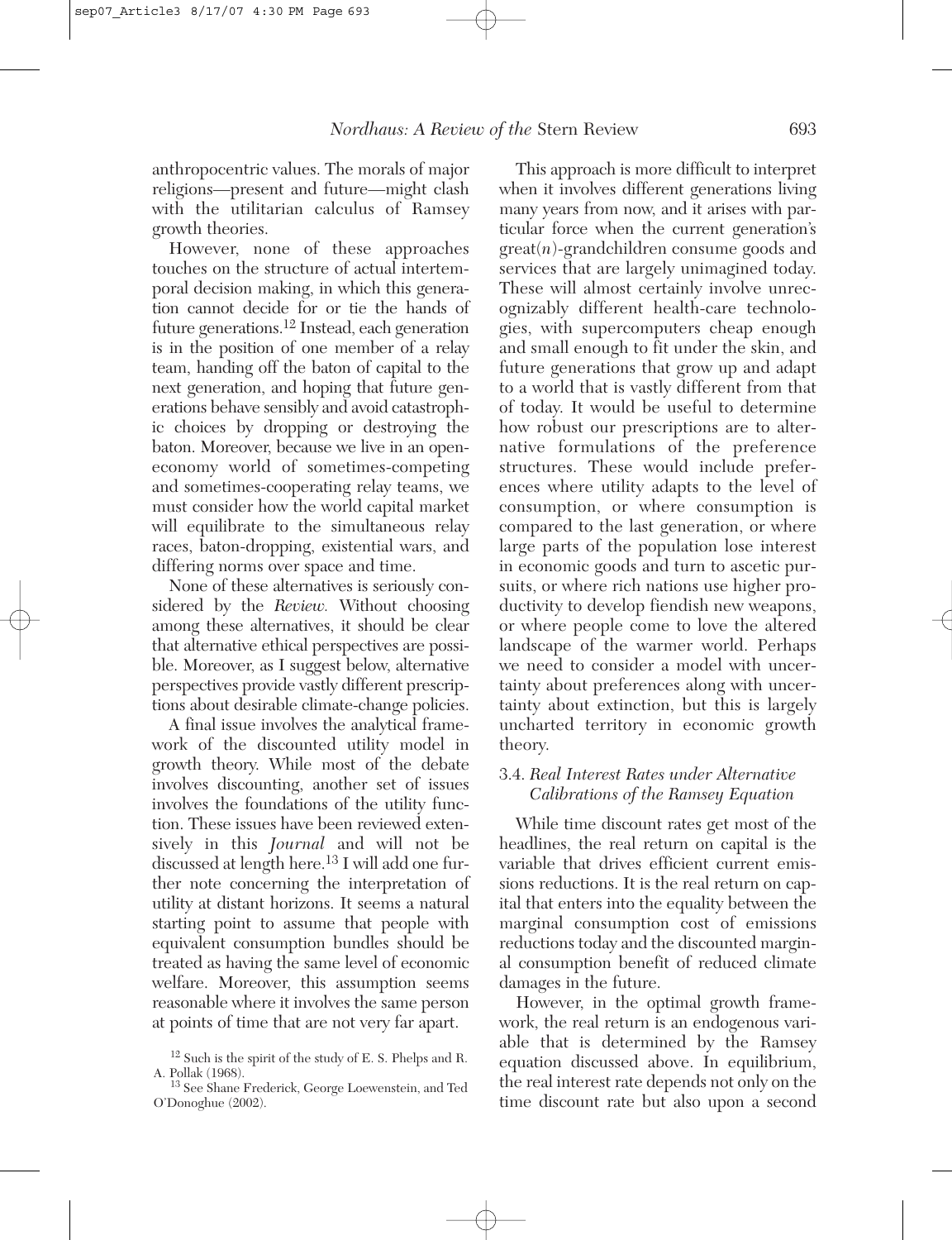ethical parameter, the consumption elasticity. A realistic analysis would also need to account for distortions from the tax system, for uncertainties, and for risk premiums on investments, but these complications will be ignored in the present context.<sup>14</sup>

The *Review* assumes that the consumption elasticity is  $\alpha = 1$ , which yields the logarithmic utility function. The elasticity parameter is casually discussed, with no justification in the original report.15 With its assumed long-run growth of per capita output of 1.3 percent per year and the time discount rate of 0.1 percent per year, this leads to an equilibrium real interest rate of 1.4 percent per year. This rate is apparently used in a partial-equilibrium framework without any reference to either actual rates of return or to the possibility that the economy might not have reached the long-run equilibrium.

Even though the real interest rate is crucial to balancing present and future, there is no apparent reference to any of this in the *Review.* However, in calibrating a growth model, the time discount rate and the consumption elasticity cannot be chosen independently if the model is designed to match observable real interest rates and savings rates. To match a real interest rate of, say, 4 percent and a growth in per capita consumption of 1.3 percent per year requires some combination of high time discounting and high consumption elasticity. For example, using the *Review*'s economic growth, a zero

 $15$  The discussion of the consumption elasticity is contained in the appendix to chapter 2. Note as well that since the consumption elasticity is a parameter that reflects social choices about consumption inequality across generations, it cannot be automatically derived from individual time discount rate requires a consumption elasticity of 3 to produce a 4 percent rate of return. If we adopt the Stern consumption elasticity of 1, then we need a time discount rate of 2.7 percent per year to match observed rates of return.

The experiments for the DICE-2007 model discussed later in this review are slightly different from these equilibrium calculations because of population growth and nonconstant consumption growth, but we can use the equilibrium calculations to give the flavor of the results. In the baseline empirical model, I adopt a time discount rate of 1.5 percent per year with a consumption elasticity of 2. These yield an equilibrium real interest rate of 5.5 percent per year with the consumption growth that is projected over the next century by the DICE-2007 model. It turns out that the calibration of the utility function makes an enormous difference to the results in global-warming models, as I show in the modeling section below.

The *Review*'s approach also has an important implication for consumption and saving.16 If the *Review*'s philosophy were adopted, it would produce much higher overall saving as compared with today. To a first approximation, the *Review*'s assumptions about time discounting and the consumption elasticity would lead to a doubling of the optimal global net savings rate. While this might be worth contemplating, it hardly seems ethically compelling. Global per capita consumption today is around \$10,000. According to the *Review*'s assumptions, this will grow at 1.3 percent per year, to around \$130,000 in two centuries. Using these numbers, how persuasive is the ethical stance that we have a duty to reduce current consumption by a substantial amount to improve the welfare of the rich future generations?

### 3.5 *A Fiscal-Policy Experiment*

We can put the Ramsey analysis in an intuitive manner by considering a fiscal

<sup>&</sup>lt;sup>14</sup> The interpretation of the divergence between the rate of return on capital and the risk-free rate raises an issue in this context. If we assume that this gap is determined in markets as a systematic premium on risky assets, then we would need to investigate the risk characteristics of investments in climate change. The discussion here assumes that climatic investments share the risk properties of other capital investments. If they were shown to have more or less systematic risk, then the risk premium on climatic investments would need to be appropriately adjusted.

<sup>&</sup>lt;sup>16</sup> This point was emphasized by Dasgupta  $(2007)$ .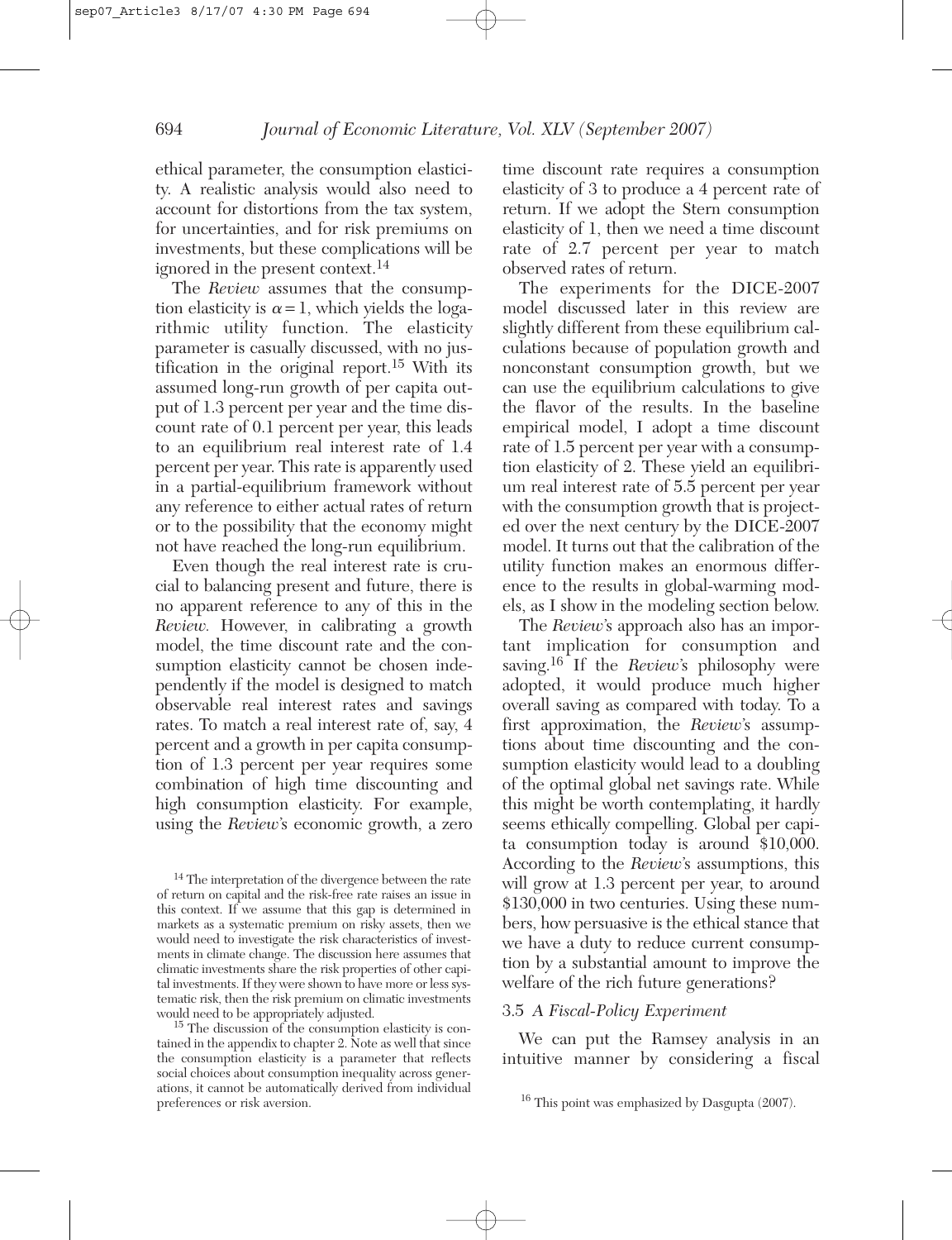experiment that asks whether a particular abatement policy improves the consumption possibilities of future generations. Begin with the path of consumption that corresponds to the current state of affairs—one in which there are essentially no policies to reduce greenhouse gas emissions. Call this path the "baseline" trajectory.

Then, adopt a set of abatement strategies that correspond to the optimum in the Ramsey growth model. However, along with this optimal abatement strategy, we undertake fiscal tax and transfer policies to maintain the baseline consumption levels for the present (say for fifty years). The optimum might have slightly lower consumption in the early years, so the fiscal-policy experiment would involve both abatement and fiscal deficits and debt accumulation for some time, followed by fiscal surpluses and debt repayment later. Call this the "optimal-plusdeficit" strategy. In essence, this alternative keeps consumption the same for the present but rearranges societal investments away from conventional capital (structures, equipment, education, and the like) to investments in abatement of greenhouse gas emissions (in "climate capital," so to speak).

Assuming that the investments and fiscal policies are efficiently designed, so that capital continues to earn its marginal product as measured by the market real return, the optimal-plus-deficit strategy will increase the consumption possibilities of all future generations (those coming after fifty years). In other words, the optimal abatement policies (compared with no abatement) by construction must be Pareto-improving. Under the optimal policies, the optimal investments in climate capital must raise future output by more than enough to repay the debt.

What about the very tight emissions reductions policies proposed in the *Review?* Consider undertaking the *Review*'s emissions-control strategy and using fiscal policies to keep consumption unchanged for

fifty years—that is the "*Review*-plusdeficit" strategy. It is certain that (using returns on capital that match estimated market returns) the *Review*'s strategy would leave future generations with less consumption than the optimum-plus-deficit. Indeed, by my calculations, the *Review*'s strategy would leave the future absolutely worse off—it would be Pareto-deteriorating. The reason why the *Review*'s approach is inefficient is that it invests too much in low-yield abatement strategies too early. After fifty years, conventional capital is much reduced, while "climate capital" is only slightly increased. The efficient strategy has more investment in conventional capital at the beginning and can use those additional resources to invest heavily in climate capital later on.

# 3.6 *Measuring Impacts with Near-Zero Discounting*

These analytical points are useful for understanding the *Review*'s estimates of the damages from climate change. The *Review* concludes, "Putting these... factors together would probably increase the cost of climate change to the equivalent of a 20% cut in per-capita consumption, now and forever." This frightening statement suggests that the globe is perilously close to driving off a climatic cliff in the very near future. Faced with such a grave prospect, any sensible person would surely reconsider current policies.

A close look reveals that the statement is quite misleading because it employs an unusual definition of consumption losses. When the *Review* says that there are substantial losses "now," it does not mean "today." The measure of consumption used is the "balanced growth equivalents" of consumption, which is essentially a proportional income annuity. With zero discounting, this is the certainty equivalent of the average annual consumption loss over the indefinite future.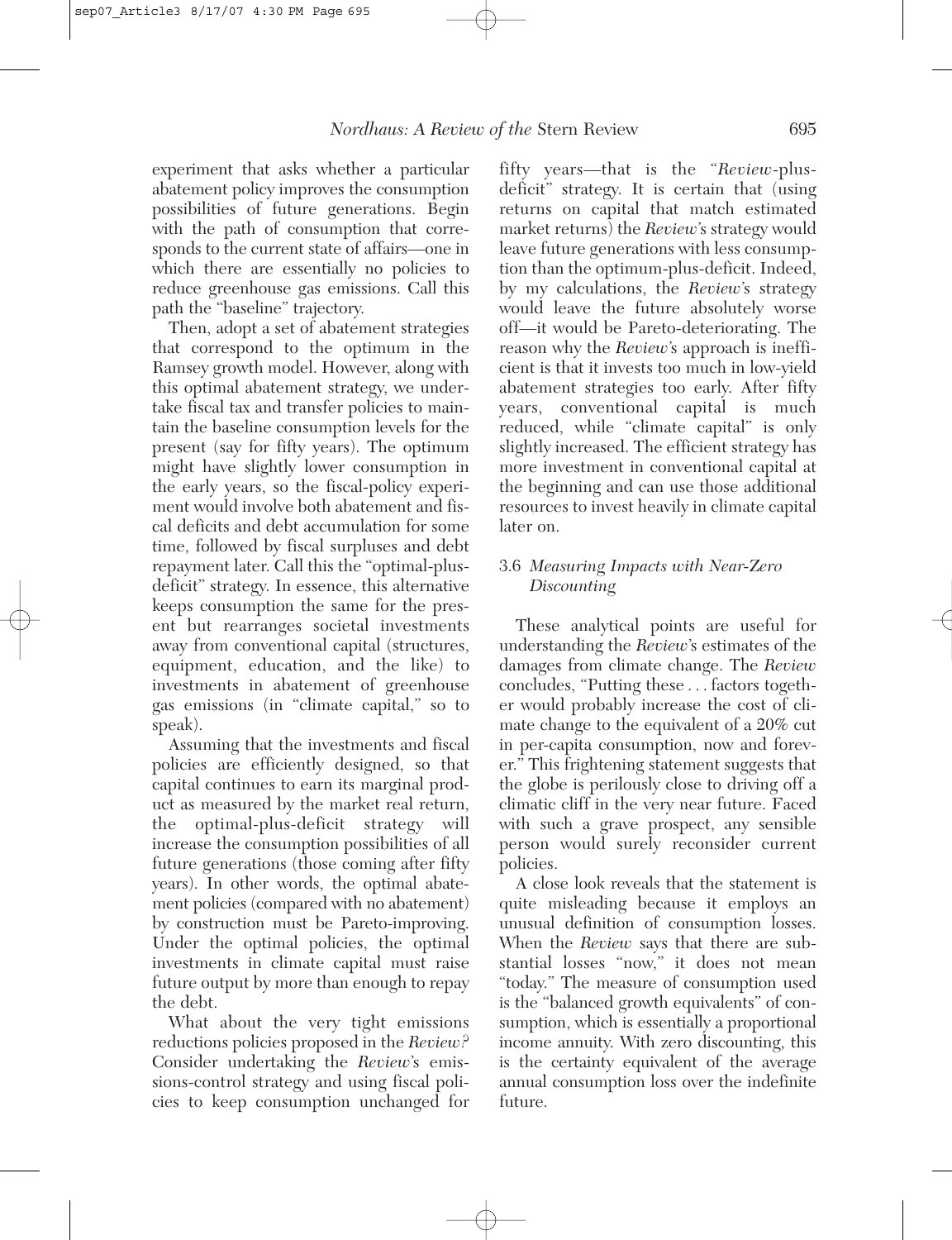In fact, the *Review*'s estimate of the output loss now, as in "today," is essentially zero. Moreover, the projected impacts from climate change are far into the future. Take as an example the high-climate scenario with catastrophic and nonmarket impacts. For this case, the mean losses are 0.4 percent of world output in 2060, 2.9 percent in 2100, and 13.8 percent in 2200 (figure 6.5d, pp. 177–78). This is calculated as a loss in "current per capita consumption" of 14.4 percent shown in table 6.1. With even further gloomy adjustments, it becomes the "high+" case of "20% cut in per-capita consumption, now and forever."

How do damages, which average around 1 percent of output over the next century, become a 14.4 percent reduction in consumption now and forever? The answer is that, with near-zero discounting, the low damages in the next two centuries get overwhelmed by the long-term average over the many centuries that follow. In fact, using the *Review*'s methodology, more than half of the estimated damages "now and forever" occur after the year 2800. The damage puzzle is resolved. The large damages from global warming reflect large and speculative damages in the far-distant future magnified into a large current value by a near-zero time discount rate.

#### 3.7 *A Wrinkle Experiment*

The effect of low discounting can be illustrated with a "wrinkle experiment." Suppose that scientists discover a wrinkle in the climate system that will cause damages equal to 0.1 percent of net consumption starting in 2200 and continuing at that rate forever after. How large a one-time investment would be justified *today* to remove the wrinkle that starts only after *two centuries*? Using the methodology of the *Review,* the answer is that we should pay up to 56 percent of one year's world consumption today to remove the wrinkle (box 6.3, pp. 183–85). In other words, it is worth a one-time

consumption hit of approximately \$30,000 billion today to fix a tiny problem that begins in 2200.<sup>17</sup>

It is illuminating to put this point in terms of average consumption levels. Using the *Review*'s growth projections, the *Review* would justify reducing per capita consumption for one year today from \$10,000 to \$4,400 in order to prevent a reduction of consumption from \$130,000 to \$129,870 starting two centuries hence and continuing at that rate forever after.

The bizarre result arises because the value of the future consumption stream is so high with near-zero time discounting that we would trade off a large fraction of today's income to increase a far-future income stream by a very tiny fraction. This is yet another reminder of Koopmans's warning quoted above to proceed cautiously to accept theoretical assumptions about discounting before examining their full consequences.

#### 3.8 *Hair Triggers and Uncertainty*

A related feature of the *Review*'s near-zero time discount rate is that it puts present decisions on a hair-trigger in response to farfuture contingencies. Under conventional discounting, contingencies many centuries ahead have a tiny weight in today's decisions. Decisions focus on the near future. With the *Review*'s discounting procedure, by contrast, present decisions become extremely sensitive to uncertain events in the distant future.

$$
\int_{200}^{\infty} \lambda C(t)e^{-\theta t}dt = \lambda C(0)e^{-\theta 200}/\theta =
$$
  

$$
\lambda C(0)0.818/.001 = 0.818C(0).
$$

For linear utility, the wrinkle has present value of 81.8 percent of one year's current consumption. The number in the text is slightly lower because of curvature of the utility function.

<sup>&</sup>lt;sup>17</sup> A simplified derivation of this result is as follows. For this derivation, assume that the rate of growth of consumption is constant at g, that population is constant, that initial consumption is  $C(0)$ , and that the Ramsey equation holds with the *Review*'s parameters. In this case, the growth corrected discount rate is  $\theta = r - g = 0.001$  per year. The wrinkle assumes that there are damages equal to a constant fraction  $\lambda = 0.001$  of consumption starting two hundred years in the future. Using linear utility, the present value of the damages from the wrinkle is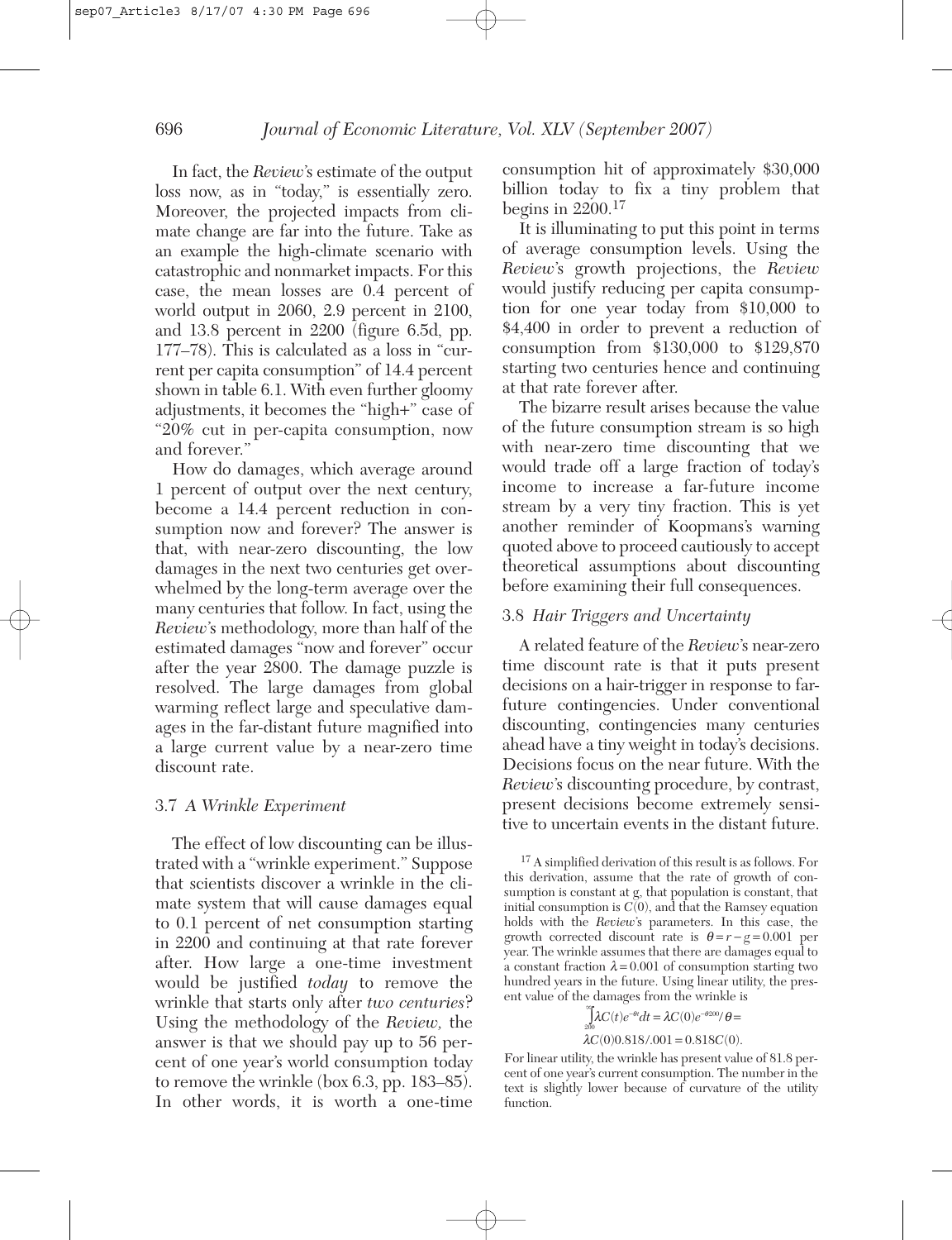We saw above how an infinitesimal impact on the post-2200 income stream could justify a large consumption sacrifice today. We can use the same example to illustrate how farfuture uncertainties are magnified by low discount rates. Suppose that the climatic wrinkle is not a sure thing; rather, there is a 10 percent probability of a wrinkle that would reduce the post-2200 income stream by 0.1 percent. What insurance premium would be justified today to reduce that probability to zero? With conventional discount rates, and one might say with common sense, we would ignore any tiny low-probability wrinkle two centuries ahead.

With the *Review*'s near-zero discount rate, offsetting the low-probability wrinkle would be enormously valuable. We would pay an insurance premium today of as much as 8 percent of one year's consumption (about \$4 trillion) to remove the year-2200 contingency. If the contingency were thought to occur in 2400 rather than 2200, the insurance premium would still be 6.5 percent of one year's income. Because the future is so greatly magnified by a near-zero time discount rate, policies would be virtually identical for different threshold dates. Moreover, a small refinement in the probability estimate would trigger a large change in the dollar premium. If someone discovered that the probability was 15 percent rather than 10 percent, the insurance premium would rise by almost \$2 trillion.

While this feature of low discounting might appear benign in climate-change policy, we could imagine other areas where the implications could themselves be dangerous. Imagine the preventive war strategies that might be devised with low time discount rates. Countries might start wars today because of the possibility of nuclear proliferation a century ahead; or because of a potential adverse shift in the balance of power two centuries ahead; or because of speculative futuristic technologies three centuries ahead. It is not clear how long the globe could long survive the calculations and

machinations of zero-discount-rate military strategists. This is yet a final example of a surprising implication of a low discount rate.

### 4. *Modeling Alternative Discount Strategies in the DICE-2007 Model*

The analytical points discussed in earlier sections can usefully be illustrated using an empirical model of the economics of global warming. It is virtually impossible for those outside the modeling group to understand the detailed results of the *Review*. It would involve studying the economics and geophysics in several chapters, taking apart a complex analysis (the PAGE model), and examining the derivation and implications of each of the economic and scientific judgments. Understanding the analysis is made even more difficult because the detailed calculations behind the *Review* have not been made available.

The alternative approach followed here is to use a small and well-documented model of the economics of climate change to estimate the optimal policy, and then to make parameter adjustments to parallel assumptions made in the *Review.* For this purpose, I use the DICE model, which is an acronym for a Dynamic Integrated model of Climate and the Economy. This model, developed in the early 1990s, uses a simple dynamic representation of the scientific and economic links among population, technological change, greenhouse gas emissions, concentrations, climate change, and damages.18

The analytical structure of the DICE model is identical to that in the *Review.* DICE calculates the paths of capital investment and greenhouse gas reductions that maximize a social welfare function, where the social welfare function is the discounted sum of population-weighted utilities of per

<sup>18</sup> Results and documentation of the DICE model are provided in William Nordhaus (1992), Nordhaus (1994), Nordhaus and Zili Yang (1996), Nordhaus and Joseph Boyer (2000), Nordhaus (2001), and DICE model web site (2007).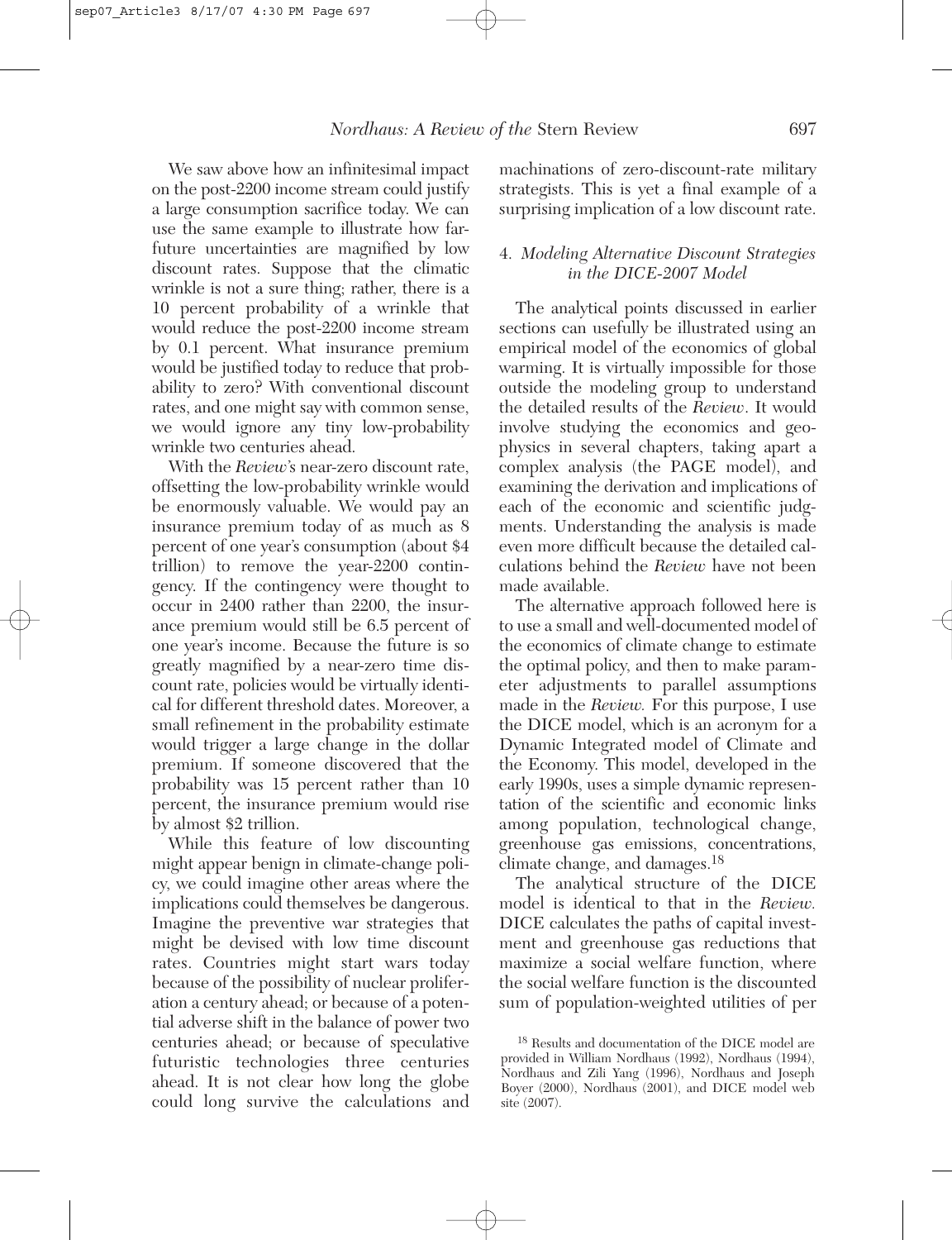capita consumption. For this analysis, I have used the DICE-2007.delta.v7 model. This is a completely revised version of the earlier DICE and RICE models incorporating the latest available data, economics, and science.<sup>19</sup> The model uses a time discount rate of 1.5 percent per year along with a consumption elasticity of 2. These parameters were chosen to be consistent with market interest rates and savings rates.

I then make three runs, which are explained as we proceed: run 1—*optimal climate change policy in the DICE-2007 model*; run 2—*optimal climate change using the Stern Review zero discount rate*; and run 3—*optimal climate change with zero discount rate and recalibrated consumption elasticity*.

Run 1 calculates the *optimal climate change policy in DICE-2007.* This run takes the DICE-2007 model and calculates the optimal trajectory of climate change policies as described above. Some discussion of the terminology is needed here. The "social cost of carbon" is the marginal damage caused by an additional ton of carbon emissions. In a dynamic framework, it is the discounted value of the change in the utility of consumption denominated in terms of current consumption. The "optimal carbon price," or "optimal carbon tax," is the price (or carbon tax) on carbon emissions that balances the incremental costs of reducing carbon emissions with the incremental benefits of reducing climate damages. In an uncontrolled regime, the social cost of carbon will exceed the (zero) carbon price. In an optimal regime, the carbon tax will equal the social cost of carbon. The "emissions reduction rate" is relative to a no-controls baseline.

Run 1 calculates the optimal carbon price in 2015 to be \$35 per ton C, rising over time to \$85 in 2050 and to \$206 in 2100 (all data are in 2005 U.S. dollars). The social cost of carbon without emissions restraints in 2015 is also \$35 per ton  $C^{20}$ . The optimal rate of emissions reduction is 14 percent in 2015, 25 percent in 2050, and 43 percent in  $2100.^{21}$ This optimized path leads to a projected global temperature increase from 1900 to 2100 of around 2.3 degrees C. While the findings of such mainstream economic assessments may not satisfy the most ardent environmentalists, they would go far beyond the meager policies currently in place.

The results of the standard DICE model just discussed are completely different from those in the *Review.* The *Review* estimates that the current social cost of carbon in the uncontrolled regime is \$350 per ton C in 2005 prices (\$85 per ton of carbon dioxide and in 2000 prices) (p. 344). This number is ten times the DICE model result. Based on calculations made in earlier publications (see footnote 18), it seems likely that the major reason for the *Review*'s sharp emissions reductions and high social cost of carbon is the low time discount rate. I therefore calculated run 2, *optimal climate change using the Stern Review zero discount rate.* The assumptions are the same as run 1 except that the time discount rate is changed to 0.1 percent per year and the consumption elasticity is changed to 1. This dramatically changes the trajectory of climate-change policy. The 2015 optimal carbon price in the DICE model rises from \$35 in run 1 to \$360 per ton C in run 2. Efficient emissions reductions in run 2 are much larger—with emissions reductions of 53 percent in 2015—because future damages are in effect treated as occurring today. So run 2 confirms the intuition that a low real return on capital leads to a very high initial carbon price and

<sup>19</sup> Documentation of the changes in the DICE-2007 model and the GAMS computer program for the DICE-2007 model are provided at DICE model web site (2007).

 $20$  The year "2015" refers to the ten-year period covering 2010–19. This is assumed to be the first period in

 $21$  The future numbers are the solutions to the model based on current information and provide estimates of optimal future policies under current estimates of parameters. They are not decisions that are taken today. They should be revised over time as new scientific and economic information becomes available.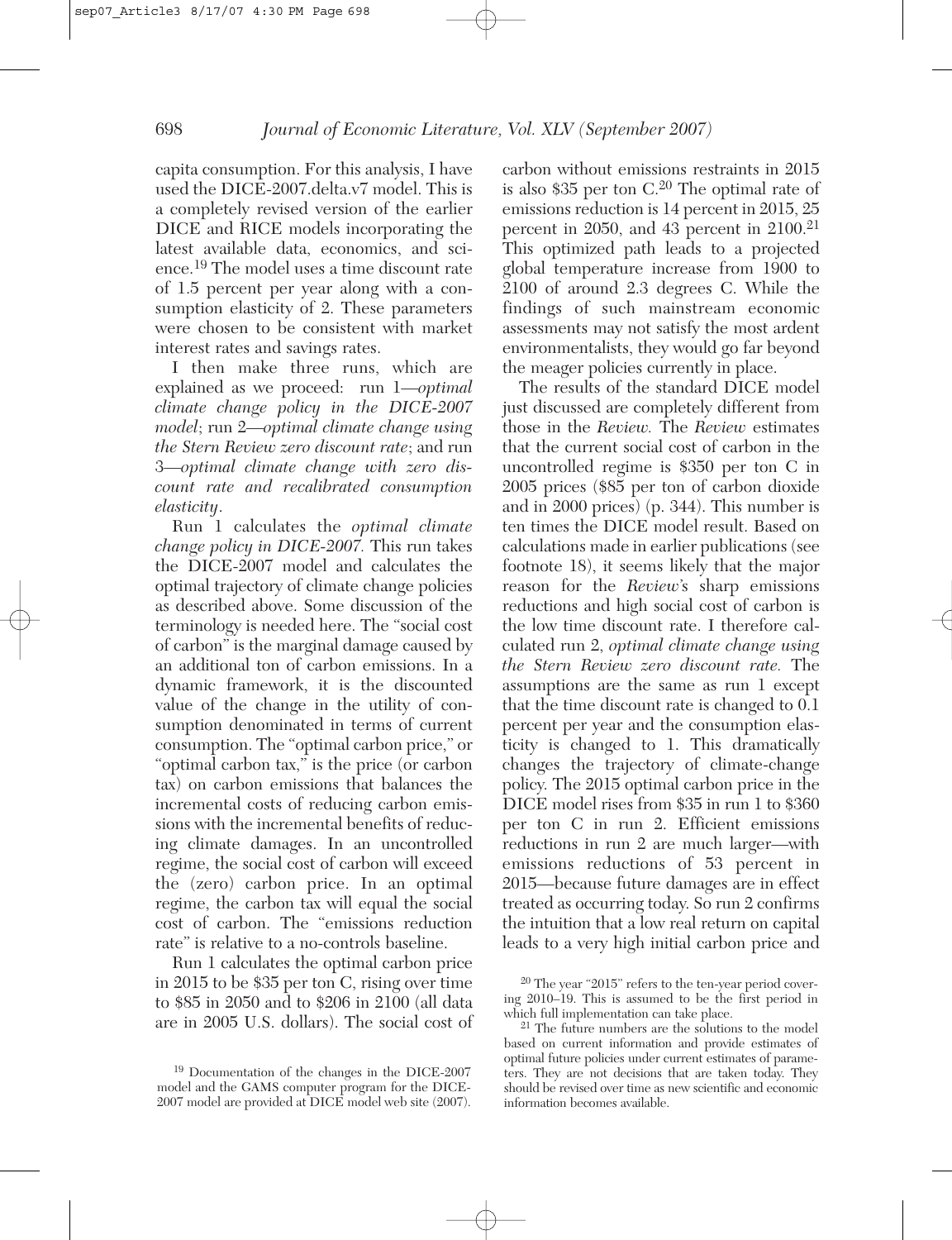

*Note:* This shows the calculated optimal carbon tax, or price that equilibrates the marginal cost of damages with the marginal cost of emissions, in the different runs. These numbers are slightly below the estimated social cost of carbon for the uncontrolled runs. Figures are 2005 U.S. international prices per ton carbon. To get prices per ton of carbon dioxide, the number should be divided by 3.67. The period is the decade centered on the year shown.

very sharp initial emissions reductions. The climate-policy ramp flattens out.

One of the problems with run 2 is that it generates real returns that are too low and savings rates that too high as compared with actual market data. We correct this with run 3, *optimal climate change with zero discount rate and recalibrated consumption elasticity.* This run draws on the Ramsey equation; it keeps the near-zero time discount rate and calibrates the consumption elasticity to match observable variables. This calibration yields parameters of  $\rho = 0.1$  percent per year and  $\alpha = 3$ . The calibration produces a real return on capital for the first eight periods of 5.6 percent per year for run 3 as compared with an average for run 1 of 5.5 percent per year. Run 2 (the *Review* run) has a real return of 2.0 percent per year over the period.

Run 3 looks very similar to run 1, the standard DICE-2007 model optimal policy. The optimal carbon price for run 3 in 2015 is \$36, which is slightly above run 1's \$35 per ton C. The recalibrated run looks nothing like run 2, which reflects the *Review*'s assumptions. How can it be that run 3, with a near-zero time discount rate, looks so much like run 1? The reason is that run 3 is calibrated to that ensure it produces the market return to capital. This calibration removes, for the near term at least, the cost–benefit dilemmas as well as the savings and uncertainty problems discussed above.

Figures 1 and 2 show the time paths of interest rates and optimal carbon taxes under the three runs examined here. These figures illustrate the point that it is not the time discount rate itself which determines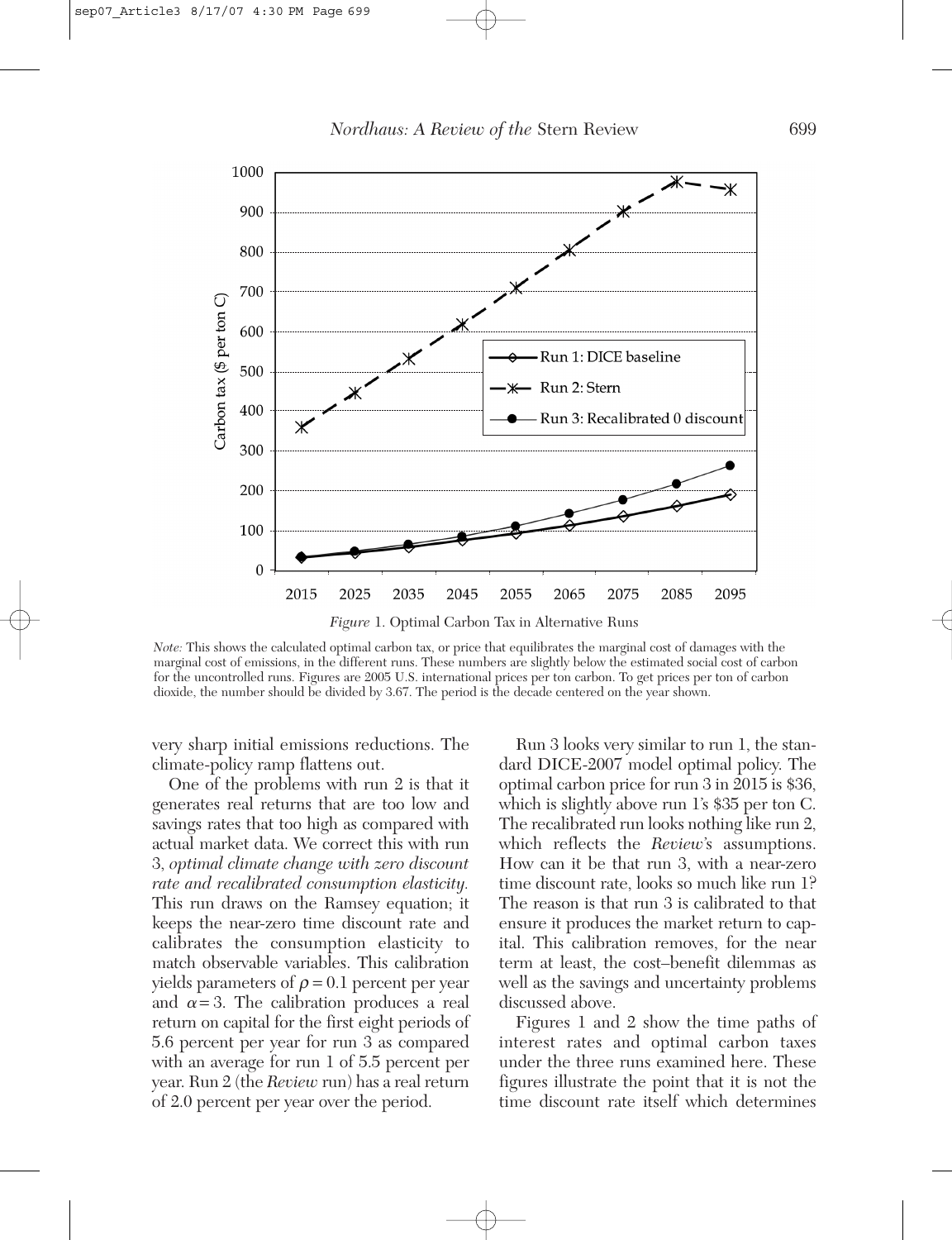

*Note:* This shows the marginal product of capital in the different runs. Conceptually, the return is the discount rate on consumption from one period to the next. Note that there is no inflation, risk, or taxes in the model. The figure is the estimated geometric average real return from the date shown to the next date.

that high carbon tax in the *Review* runs, but the combination of the time discount rate and consumption elasticity as they work through the rate of return on capital.

These experiments highlight that the central difference between the *Review* and many other economic models lies in the implicit real return on capital embedded in the model. The *Review*'s calibration gives too low a rate of return and too high a savings rate compared to actual macroeconomic data. If the model is designed to fit current market data, then the modeler has one but not two degrees of freedom in choosing the time discount rate and the consumption elasticity. The *Review* seems to have become lost in the discounting trees and failed to see the capital market forest by overlooking the constraints on the two normative parameters.

Since this analysis was first undertaken, similar results have been found by other modelers. A particularly enlightening set of runs was made by Chris Hope, who is the designer of the PAGE model that was used for some economic modeling runs in the *Stern Review.* Hope attempted to replicate the *Review*'s results in his own model. He found that, using his assumed assumptions and discount rates, the mean social cost of carbon was \$43 per ton C. Simply substituting the 0.1 percent per year discount rate into the PAGE model raises the mean social cost of carbon from \$43 per ton C to \$364 per ton C, which is close to the ratio found here (Hope 2006). A study by Mityakov (2007), using yet another calibrated model of the economics of global warming, finds that the *Review*'s discounting assumptions raise the present value of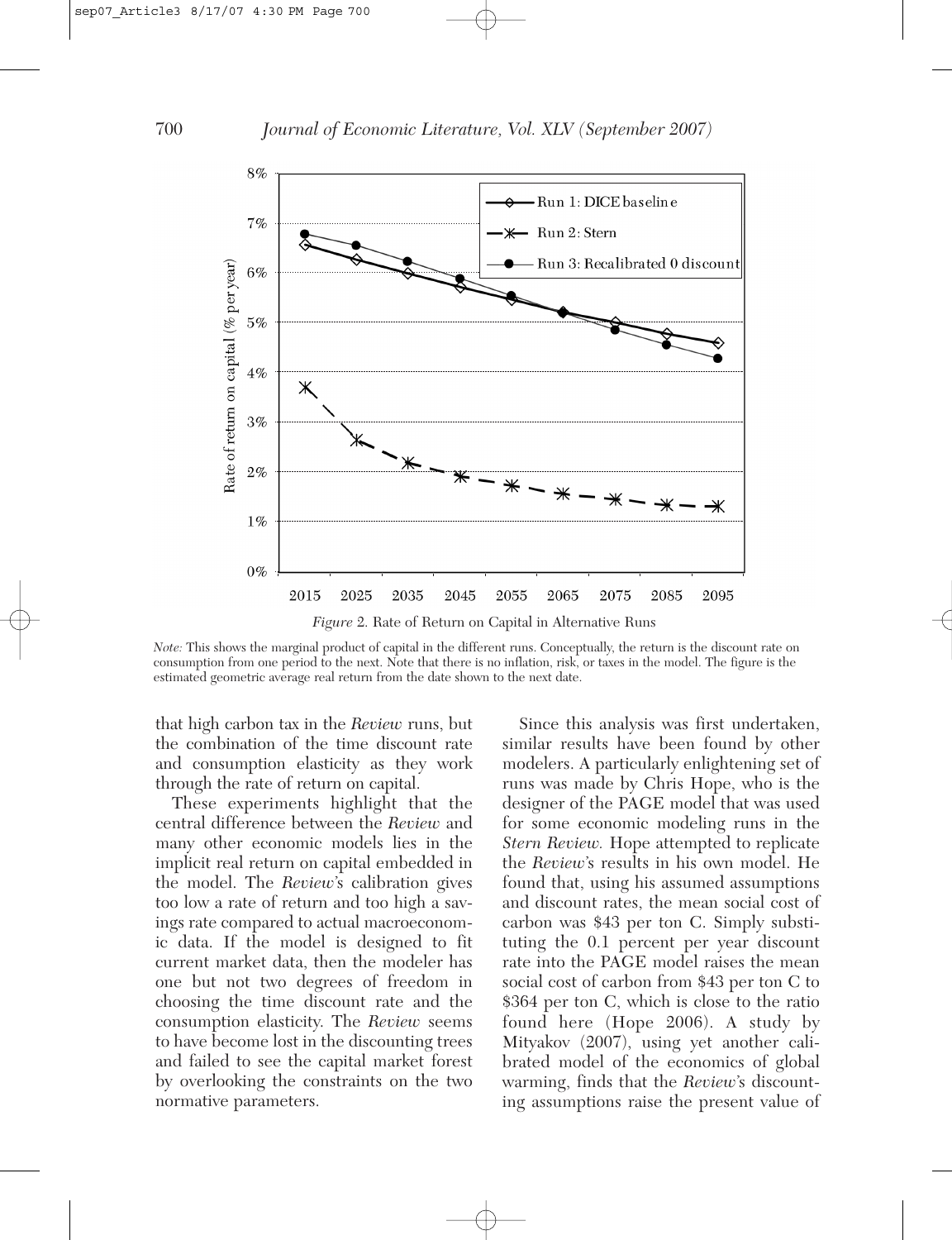damages by a factor of 8 to 16 depending upon the baseline discount rate.

What should the prudent reader conclude from all this? There are many perspectives through which to view the future costs and benefits of policies to slow global warming. These perspectives differ in terms of normative assumptions, national interests, estimated behavioral structures, scientific data and modeling, risk aversion, and the prospects of future learning. No sensible policymaker would base the globe's future on a single model, a single set of computer runs, or a single national or ethical perspective. Sensible decision making requires a robust set of alternative scenarios and sensitivity analyses to determine whether some rabbit has in the dead of night jumped into the hat and is responsible for unusual results. One of the major flaws in the *Review* is the absence of just these robustness analyses.

### 5. *Summary Verdict*

How much and how fast should the globe reduce greenhouse gas emissions? How should nations balance the costs of the reductions against the damages and dangers of climate change? The *Stern Review* answers these questions clearly and unambiguously: we need urgent, sharp, and immediate reductions in greenhouse gas emissions.

I am reminded here of President Harry Truman's complaint that his economists would always say, on the one hand this and on the other hand that. He wanted a onehanded economist. The *Stern Review* is a President's or a Prime Minister's dream come true. It provides decisive answers instead of the dreaded conjectures, contingencies, and qualifications.

However, a closer look reveals that there is indeed another hand to these answers. The *Review*'s radical revision of the economics of climate change does not arise from any new economics, science, or modeling.

Rather, it depends decisively on the assumption of a near-zero time discount rate combined with a specific utility function. The *Review*'s unambiguous conclusions about the need for extreme immediate action will not survive the substitution of assumptions that are more consistent with today's marketplace real interest rates and savings rates. Hence, the central questions about global-warming policy—how much, how fast, and how costly—remain open. The *Review* informs but does not answer these fundamental questions.

#### **REFERENCES**

- Arrow, K. J., W. Cline, K. G. Maler, M. Munasinghe, R. Squitieri, and J. Stiglitz. 1996. "Intertemporal Equity, Discounting, and Economic Efficiency." In *Climate Change 1995: Economic and Social Dimensions of Climate Change*, ed. J. P. Bruce, H. Lee, and E. F. Haites. Cambridge; New York and Melbourne: Cambridge University Press for the Intergovernmental Panel on Climate Change, 125–44.
- Beckerman, Wilfred, and Cameron Hepburn. 2007. "Ethics of the Discount Rate in the *Stern Review on the Economics of Climate Change.*" *World Economics*, 8(1): 187–210.
- Blair, Tony. 2006. "PM's Comments at Launch of *Stern Review.*" http://www.number-10.gov.uk/output/ Page10300.asp.
- Bush, George W. 2001. "Letter from the President to Senators Hagel, Helms, Craig, and Roberts.' http://www.whitehouse.gov/news/releases/2001/03/ 20010314.html.
- Byatt, Ian, Ian Castles, Indur M. Goklany, David Henderson, Nigel Lawson, Ross McKitrick, Julian Morris, Alan Peacock, Colin Robinson, and Robert Skidelsky. 2006. "The *Stern Review:* A Dual Critique: Part II: Economic Aspects." *World Economics*, 7(4): 199–232.
- Carter, Robert M., C. R. de Freitas, Indur M. Goklany, David Holland, and Richard S. Lindzen. 2006. "The *Stern Review:* A Dual Critique: Part I: The Science." *World Economics*, 7(4): 167–98.
- Cass, David. 1965. "Optimum Growth in an Aggregative Model of Capital Accumulation." *Review of Economic Studies*, 32(3): 233–40.
	- Cline, William R. 1992. *The Economics of Global Warming*. Washington, D.C.: Institute for International Economics.
	- Dasgupta, Partha. 2005. "Three Conceptions of Intergenerational Justice." In *Ramsey's Legacy*, ed. H. Lillehammer and D. H. Mellor. Oxford: Oxford University Press, Clarendon Press, 149–69.
	- Dasgupta, Partha. 2007. "Commentary: The *Stern Review*'s Economics of Climate Change." *National Institute Economic Review,* 199: 4–70.
	- DICE Model Web Site. 2007. "DICE Model Version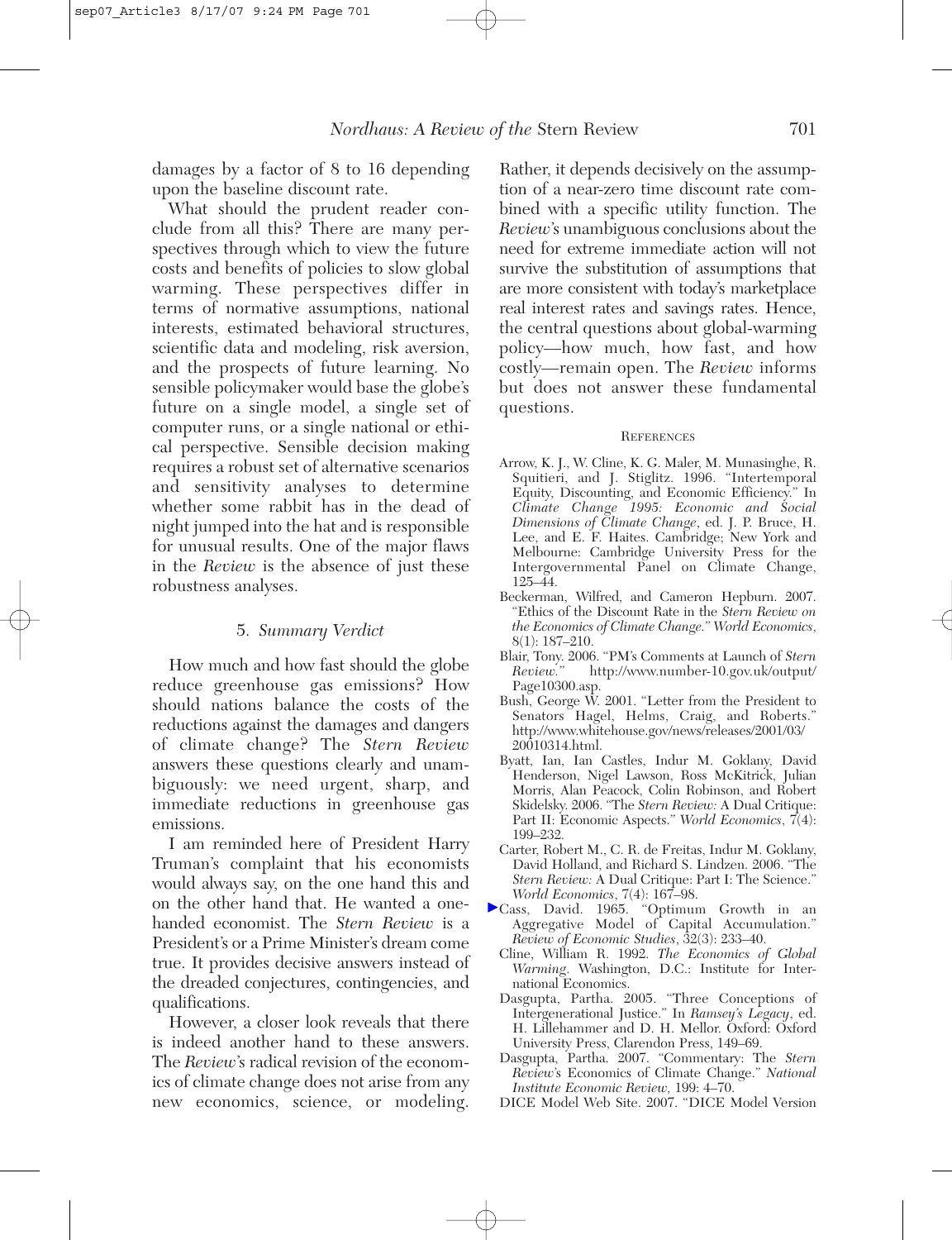as of May 22, 2007." http://www.econ.yale.edu/~ nordhaus/DICEGAMS/DICE2007.htm.

- *Economic Report of the President*. 2002. Washington, D.C.: Government Printing Office.
- Energy Modeling Forum Study 19. 2004. *Energy Economics*, 26(4).
- Frederick, Shane, George Loewenstein, and Ted O'Donoghue. 2002. "Time Discounting and Time Preference: A Critical Review." *Journal of Economic Literature,* 40(2): 351–401.
	- Gollier, Christian. 2006. "An Evaluation of Stern's Report on the Economics of Climate Change." IDEI Working Paper, no. 464.
- Hansen, James, Makiko Sato, Reto Ruedy, Ken Lo, David W. Lea, and Martin Medina-Elizade. 2006. "Global Temperature Change." *Proceedings of the National Academy of Sciences*, 103(39): 14288–93
	- Hope, Chris. 2006. "The Social Cost of Carbon following the *Stern Review.*" Judge Business School.
	- IPCC TAR Science. 2001. *Contribution of Working Group I to the Third Assessment Report of the Intergovernmental Panel on Climate Change, Climate Change 2001: The Scientific Basis*, ed. J. T. Houghton, Y. Ding, D. J. Griggs, M. Noguer, P. J. van der Linden, and D. Xiaosu. Cambridge and New York: Cambridge University Press.
	- Kelly, David L., and Charles D. Kolstad. 1999. "Integrated Assessment Models for Climate Change Control." In *The International Yearbook of Environmental and Resource Economics: 1999/2000: A Survey of Current Issues*, ed. H. Folmer and T. Tietenberg. Cheltenham, U.K. and Northampton, Mass.: Elgar, 171–97.
	- Koopmans, Tjalling C. 1965. "On the Concept of Optimal Economic Growth." *Academiae Scientiarum Scripta Varia*, 28(1): 225–87.
	- Mendelsohn, Robert O. 2006. "A Critique of the Stern Report." *Regulation*, 29(4): 42–46.
	- Mityakov, Sergey. 2007. "Small Numbers, Large Meaning: A Sensitivity Analysis of the *Stern Review on Climate Change.*"
- Nordhaus, William D. 1992. "An Optimal Transition

Path for Controlling Greenhouse Gases." *Science*, 258(5086): 1315–19.

- Nordhaus, William D. 1994. *Managing the Global Commons: The Economics of Climate Change*. Cambridge, Mass. and London: MIT Press.
- Nordhaus, William D. 2001. "Climate Change: Global Warming Economics." *Science*, 294(5545): 1283–84.
	- Nordhaus, William D., and Joseph Boyer. 2000. *Warming the World: Economic Models of Global Warming*. Cambridge, Mass. and London: MIT Press.
	- Nordhaus, William D., and Zili Yang. 1996. "A Regional Dynamic General-Equilibrium Model of Alternative Climate-Change Strategies." *American Economic Review*, 86(4): 741–65.
- Phelps, E. S., and R. A. Pollak. 1968. "On Second-Best National Saving and Game-Equilibrium Growth." *Review of Economic Studies*, 35(2): 185–99.
	- Portney, Paul R., and John P. Weyant, eds. 1999. *Discounting and Intergenerational Equity*. Washington, D.C.: Resources for the Future.
- Ramsey, Frank P. 1928. "A Mathematical Theory of Saving." *Economic Journal*, 38(152): 543–59.
	- Sen, Amartya, and Bernard Williams, eds. 1982. *Utilitarianism and Beyond.* Cambridge and New York: Cambridge University Press.
	- Seo, S. Niggol. 2006. "Is the *Stern Review on Climate Change* Alarmist?" Unpublished.
	- Stern, Nicholas. 2007. *The Economics of Climate Change: The* Stern Review. Cambridge and New York: Cambridge University Press.
	- *Stern Review* Web Page. 2007. *Background to Stern Review on the Economics of Climate Change*. http://www.hmtreasury.gov.uk/independent\_reviews/ stern\_review\_economics\_climate\_change/sternreview \_backgroundtoreview.cfm.
	- Tol, Richard S. J., and Gary W. Yohe. 2006. "A Review of the *Stern Review.*" *World Economics*, 7(4): 233–50.
	- UK White Paper on WMD. 2002. "Iraq's Weapons of Mass Destruction—The Assessment of the British Government. Produced by the UK Joint Intelligence Committee. http://www.number-10.gov.uk/output/ Page271.asp.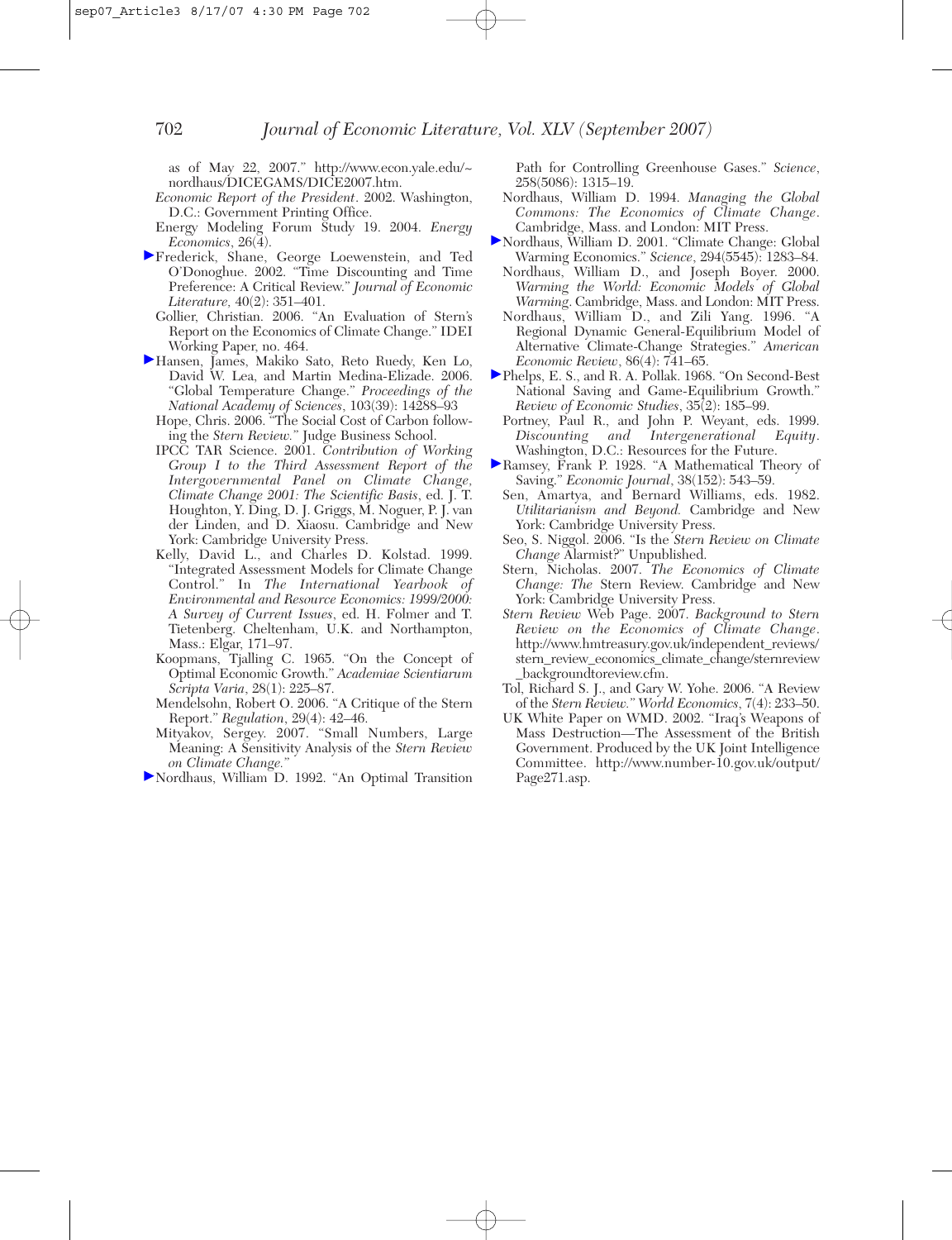#### **This article has been cited by:**

- 1. Robson Arthur J., Samuelson Larry. 2009. The Evolution of Time Preference with Aggregate UncertaintyThe Evolution of Time Preference with Aggregate Uncertainty. *American Economic Review* **99**:5, 1925-1953. [[Abstract\]](http://dx.doi.org/10.1257/aer.99.5.1925) [[View PDF article](http://pubs.aeaweb.org/doi/pdf/10.1257/aer.99.5.1925)] [\[PDF with links\]](http://pubs.aeaweb.org/doi/pdfplus/10.1257/aer.99.5.1925)
- 2.David H. Good, Rafael Reuveny. 2009. On the Collapse of Historical Civilizations. *American Journal of Agricultural Economics* **91**:4, 863-879. [[CrossRef\]](http://dx.doi.org/10.1111/j.1467-8276.2009.01312.x)
- 3. Frank Ackerman, Stephen J. DeCanio, Richard B. Howarth, Kristen Sheeran. 2009. Limitations of integrated assessment models of climate change. *Climatic Change* **95**:3-4, 297-315. [\[CrossRef](http://dx.doi.org/10.1007/s10584-009-9570-x)]
- 4. Simon Dietz, David J. Maddison. 2009. New Frontiers in the Economics of Climate Change. *Environmental and Resource Economics* **43**:3, 295-306. [\[CrossRef\]](http://dx.doi.org/10.1007/s10640-009-9278-4)
- 5. Chiaki Hara. 2009. Heterogeneous impatience in a continuous-time model. *Mathematics and Financial Economics* **2**:2, 129-149. [[CrossRef\]](http://dx.doi.org/10.1007/s11579-009-0017-y)
- 6.David Anthoff, Richard S. J. Tol. 2009. The Impact of Climate Change on the Balanced Growth Equivalent: An Application of FUND. *Environmental and Resource Economics* **43**:3, 351-367. [\[CrossRef](http://dx.doi.org/10.1007/s10640-009-9269-5)]
- 7. Yacov Tsur, Amos Zemel. 2009. Endogenous Discounting and Climate Policy. *Environmental and Resource Economics* . [\[CrossRef](http://dx.doi.org/10.1007/s10640-009-9298-0)]
- 8. M O'Hare, R J Plevin, J I Martin, A D Jones, A Kendall, E Hopson. 2009. Proper accounting for time increases crop-based biofuels' greenhouse gas deficit versus petroleum. *Environmental Research Letters* **4**:2, 024001. [[CrossRef\]](http://dx.doi.org/10.1088/1748-9326/4/2/024001)
- 9. Olivier Godard. 2009. Time discounting and long-run issues: the controversy raised by the Stern Review of the economics of climate change. *OPEC Energy Review* **33**:1, 1-22. [[CrossRef\]](http://dx.doi.org/10.1111/j.1753-0237.2009.00159.x)
- 10.David Evans. 2009. Uncertainty and social discounting for the very long term. *Journal of Economic Studies* **36**:5, 522-540. [\[CrossRef](http://dx.doi.org/10.1108/01443580910992429)]
- 11. Richard J. Zeckhauser, W. Kip Viscusi. 2009. Discounting dilemmas: Editors' introduction. *Journal of Risk and Uncertainty* **37**:2-3, 95-106. [\[CrossRef](http://dx.doi.org/10.1007/s11166-008-9055-8)]
- 12. Partha Dasgupta. 2009. Discounting climate change. *Journal of Risk and Uncertainty* **37**:2-3, 141-169. [\[CrossRef](http://dx.doi.org/10.1007/s11166-008-9049-6)]
- 13. Lawrence Summers, Richard Zeckhauser. 2009. Policymaking for posterity. *Journal of Risk and Uncertainty* **37**:2-3, 115-140. [\[CrossRef](http://dx.doi.org/10.1007/s11166-008-9052-y)]
- 14. Giles Atkinson, Susana Mourato. 2008. Environmental Cost-Benefit Analysis. *Annual Review of Environment and Resources* **33**:1, 317-344. [\[CrossRef](http://dx.doi.org/10.1146/annurev.environ.33.020107.112927)]
- 15. Christian Gollier, Phoebe Koundouri, Theologos Pantelidis. 2008. Declining discount rates: Economic justifications and implications for long-run policy. *Economic Policy* **23**:56, 757-795. [\[CrossRef](http://dx.doi.org/10.1111/j.1468-0327.2008.00211.x)]
- 16. S. Dietz, N. Stern. 2008. Note--On the Timing of Greenhouse Gas Emissions Reductions: A Final Rejoinder to the Symposium on "The Economics of Climate Change: The Stern Review and its Critics". *Review of Environmental Economics and Policy* **3**:1, 138-140. [\[CrossRef](http://dx.doi.org/10.1093/reep/ren022)]
- 17. G. Heal. 2008. Climate Economics: A Meta-Review and Some Suggestions for Future Research. *Review of Environmental Economics and Policy* **3**:1, 4-21. [[CrossRef\]](http://dx.doi.org/10.1093/reep/ren014)